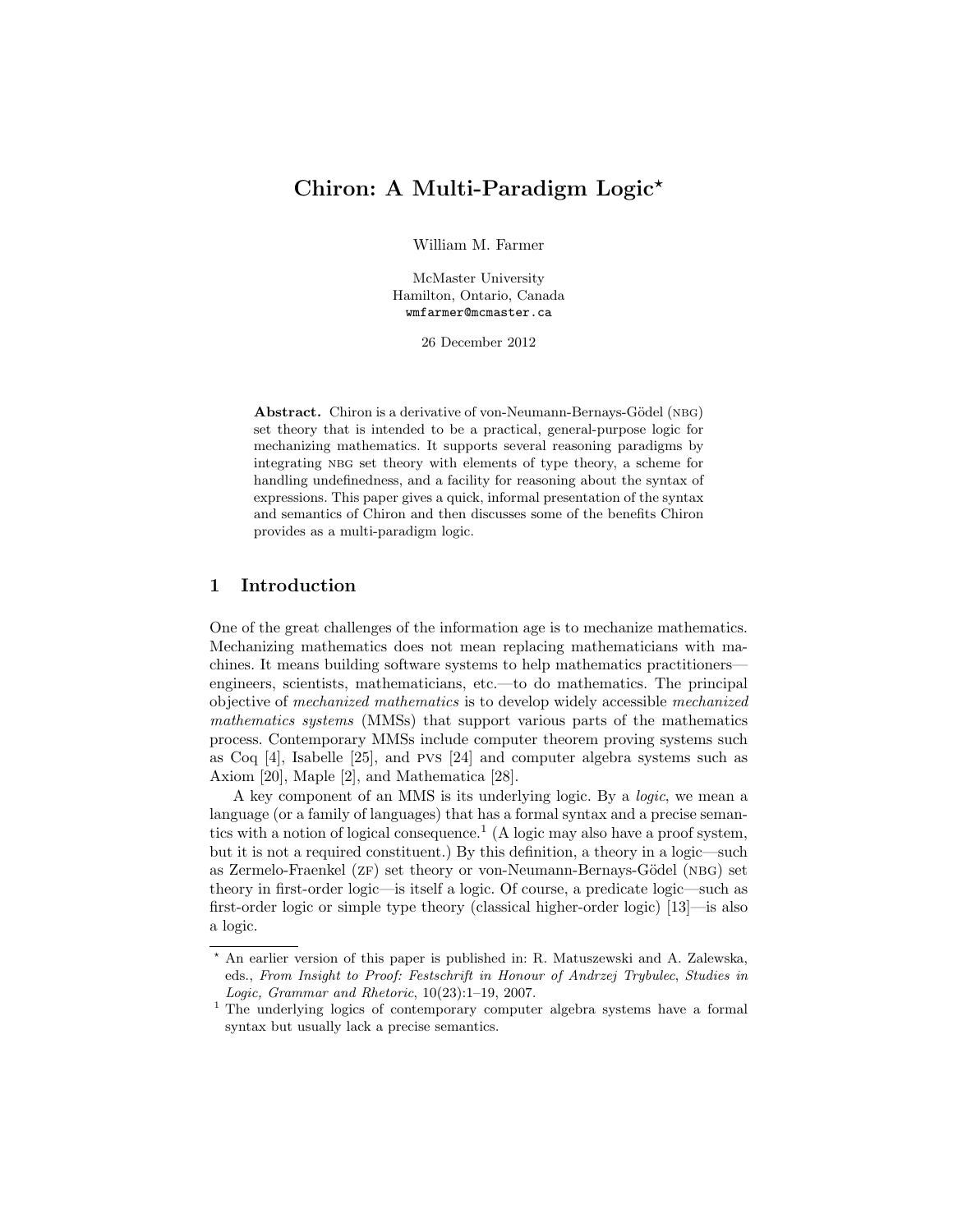A practical, general-purpose MMS needs a well-designed logic that is both theoretically expressive and practically expressive. The theoretical expressivity of a logic is the measure of what ideas can be expressed in the logic without regard to how the ideas are expressed. The practical expressivity of a logic is the measure of how readily ideas can be expressed in the logic. Traditional "offthe-shelf" logics, like those we mentioned in the previous paragraph, lack the practical expressivity that it is needed for an MMS. This is because they are designed to be used in theory, not in practice.

For example,  $ZF$  set theory has very high theoretical expressivity. Indeed most mathematicians believe that essentially all of mathematics can be formalized in  $ZF$ —at least in theory. However,  $ZF$  does not contain an operator for forming a term that denotes the application of a set  $f$  representing a function to a set  $a$  that represents an argument to  $f$ . Moreover, even if such an application operator were added to  $ZF$ , there is no special mechanism for handling "undefined" applications. As a result, statements involving functions and undefinedness are much more verbose and indirect when expressed in  $zF$  than they need to be, and reasoning about functions and undefinedness is usually performed in the metalogic of  $ZF$ instead of in  $z_F$  itself. (For examples of this kind and other kinds of reasoning that, for the sake of convenience, is usually done in the metalogic of  $ZF$ , see K. Kunen's Set Theory [21].)

Chiron is a derivative of nbg set theory that is intended to be a practical, general-purpose logic for mechanizing mathematics. It is designed to have both high theoretical and high practical expressivity. As a derivative of NBG, it has the same theoretical expressivity as the  $z_{\text{F}}$  and NBG set theories. However, Chiron has a much higher level of practical expressivity than traditional logics. It achieves this in large part by integrating several reasoning paradigms.

A reasoning paradigm is a style of reasoning analogous to a programming paradigm [27], a style of computer programming. A reasoning paradigm includes such things as background assumptions about semantics, favored modes of expression, and sanctioned reasoning rules. Just as programming languages are designed to support certain programming paradigms, logics are designed to support certain reasoning paradigms. Here is a short list of some reasoning paradigms that are especially relevant to mechanized mathematics:

- 1. Classical. The classical paradigm assumes that formulas have only two possible truth values: true and false. Ideas are expressed using the usual machinery of predicate logic: terms that denote values, predicates applied to terms, the standard propositional connectives, and the existential and universal quantifiers. Reasoning is performed using the standard laws of predicate logic such as modus ponens and universal instantiation including nonconstructive principles such as the law of excluded middle. The classical paradigm is dominant in mathematical practice. Most traditional logics—including first-order logic, simple type theory,  $ZF$ , and NBG—support it.
- 2. Constructive. On the surface, the constructive paradigm is very similar to the classical paradigm. However, the underlying semantics is quite different and only constructive principles of reasoning are permitted. The construc-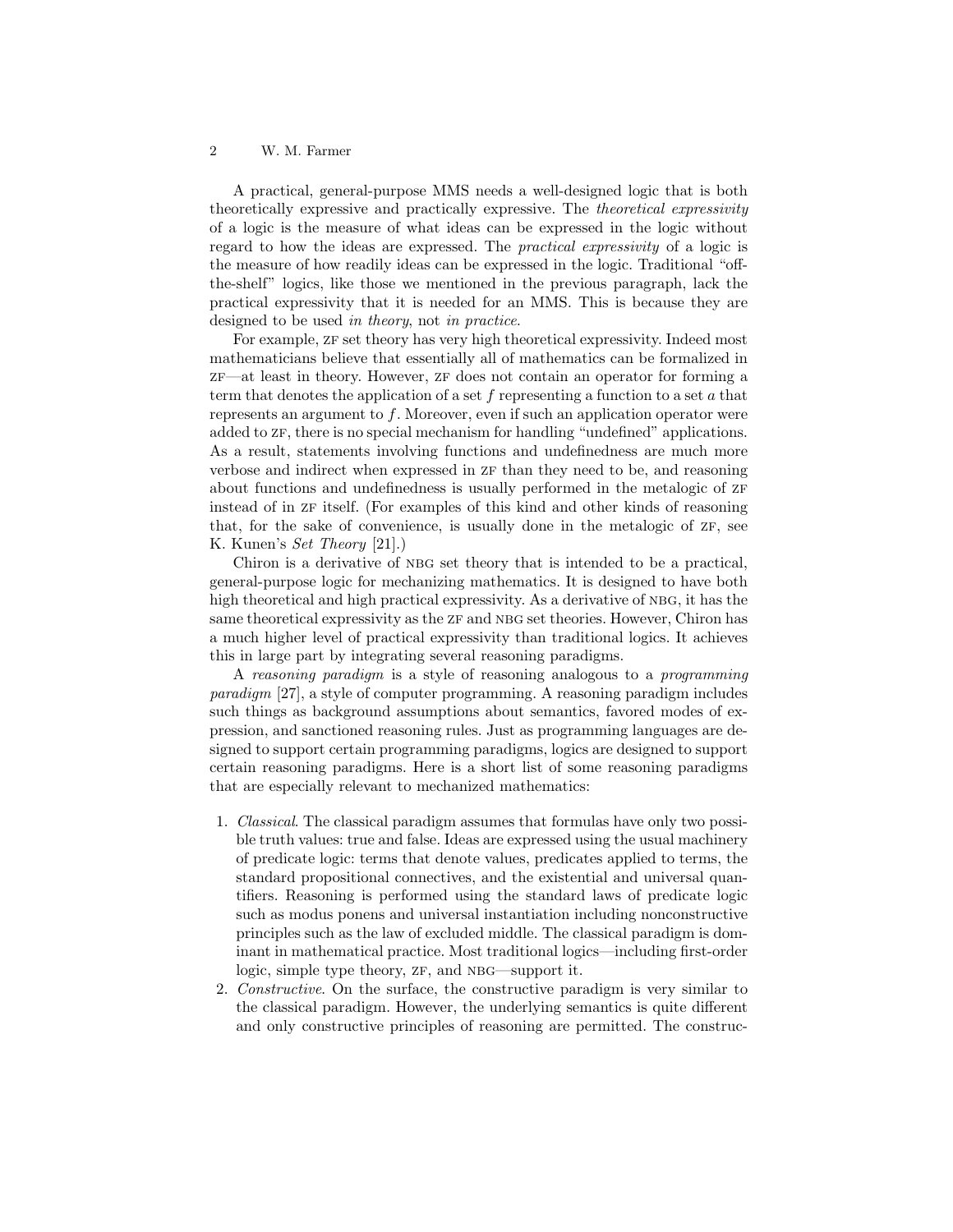tive paradigm is not widely followed in mathematical practice. However, the underlying logics of several computer theorem proving systems support the constructive paradigm. For example, the logic of Coq, the Calculus of Inductive Constructions [5, 6], supports this paradigm.

- 3. Assured Definedness. The assured definedness paradigm is based on the assumption that every term is defined and thus denotes some value. As a result, definedness checking is unnecessary and all functions are considered to be total. Nearly all logics used for mechanized mathematics support the assured definedness paradigm including first-order logic, simple type theory, ZF, and nbg. However, this paradigm is not commonly employed in mathematical practice.
- 4. Permitted Undefinedness. The converse of assured definedness, the permitted undefinedness paradigm allows terms to be undefined and thus to be nondenoting. This paradigm is very widely used in mathematical practice. Although traditional logics do not support this reasoning paradigm, we have shown that, if a traditional logic is modified slightly, it can support this paradigm [8–10, 12, 14].
- 5. Set theory. The set theory paradigm reduces all mathematical reasoning to reasoning about sets. It is deeply entrenched in mathematical practice. ZF and NBG are two of the most popular set-theoretic logics that support this paradigm. They are both based on the same intuitive model of the iterated hierarchy of sets. The key difference between them is that  $2F$  does not admit proper classes, while NBG does. (Proper classes are collections of sets that are too large to be sets themselves. They include useful entities like the class of all sets and the cardinality function.)
- 6. Type theory. The type theory paradigm uses a hierarchy of types to classify expressions and their values. Most type theories provide strong support for reasoning with functions. Type theories—both classical and constructive are popular logics for mechanized mathematics systems. In particular, several leading computer theorem proving systems [1, 15, 19, 22, 24, 25] are based on Church's type theory [3], a version of simple type theory which employs lambda-notation. Type theories are seldom used in mathematical practice outside of the computing field.
- 7. Formalized Syntax. The formalized syntax paradigm integrates reasoning about the syntax of expressions with reasoning about what the expressions mean. It is usually used in the metalogic of a logic rather than in the logic itself. For example, sets of axioms and rules of inference are often expressed using syntactic templates called formula schemas. They are formula-like expressions containing syntactic variables that represent collections of formulas with similar syntactic structure, but they usually are not official formulas of the logic. An example is the well-known axiom schema for the induction principle for the natural numbers:

$$
(A[x \mapsto 0] \wedge (\forall x \cdot A \supset A[x \mapsto S(x)])) \supset \forall x \cdot A
$$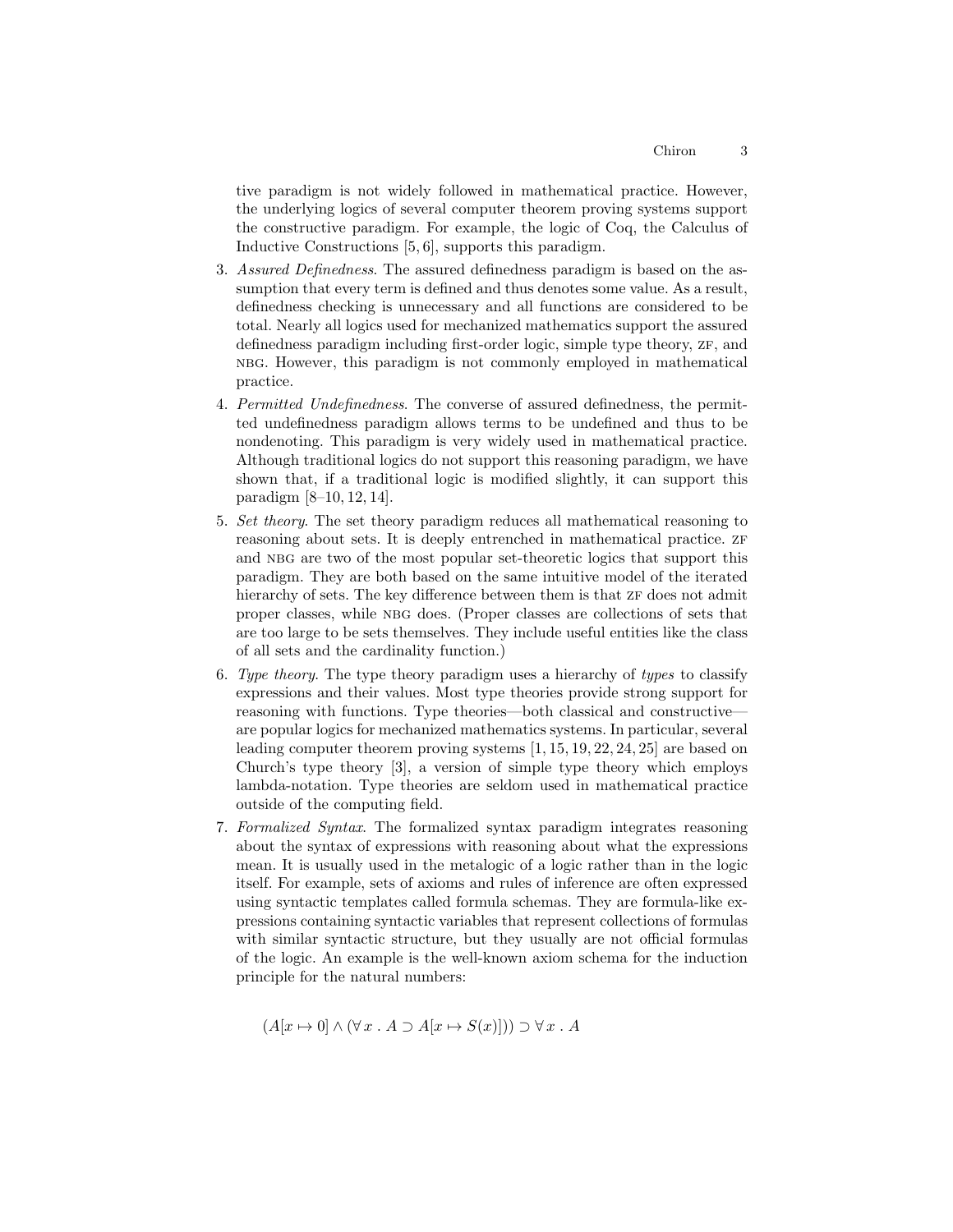where the syntactic variable A ranges over formulas. The formalized syntax paradigm can be used directly in a logic with natural number arithmetic using Gödel's *arithmetization of syntax* via Gödel numbering [17].

Mathematical practice is very rich and varied. There are usually many ways to attack a mathematical problem and many ways to express a solution. We maintain that a logic for mechanized mathematics can benefit from being able to support several reasoning paradigms. Chiron supports in an integrated manner the following five reasoning paradigms:

- 1. Classical.
- 2. Permitted undefinedness.
- 3. Set theory.
- 4. Type theory.
- 5. Formalized syntax.

The design of Chiron is novel, but the lion's share of the ideas behind the design come from traditional predicate logic, set theory, and type theory.

This paper gives a quick, informal presentation of the syntax and semantics of Chiron and then discusses some of the benefits Chiron provides as a multiparadigm logic. The syntax and semantics of Chiron are presented together in section 2. A compact notation for Chiron is given in section 3. Section 4 discusses Chiron's support for its five reasoning paradigms. The paper ends with some concluding remarks in section 5.

# 2 Syntax and Semantics

We will present the syntax and semantics of Chiron together. The presentation of the semantics will be informal. The reader can find separate formal presentations of the syntax and semantics in [11].

### 2.1 Values

The official semantics of Chiron is based on standard models. (Two alternate semantics based on other kinds of models are given in [11].) A standard model is an elaboration of a model of nbg set theory. The basic values or elements in a model of NBG are classes (which include sets and proper classes). The values of a standard model include other values besides classes, but classes are the most important. We will not give a precise definition of a standard model; the reader can find a proper definition of this notion in [11]. We will instead present the semantics of Chiron with respect to an arbitrary standard model  $M$ . As we move along, we will reveal the ingredients of M as needed.

 $M$  includes values of several kinds: sets, classes, superclasses, truth values, the undefined value, and operations.  $M$  is derived from a structure, consisting of a nonempty domain  $D_c$  of classes and a membership relation  $\in$  on  $D_c$ , that satisfies the axioms of NBG set theory as given, for example, in [18] or [23].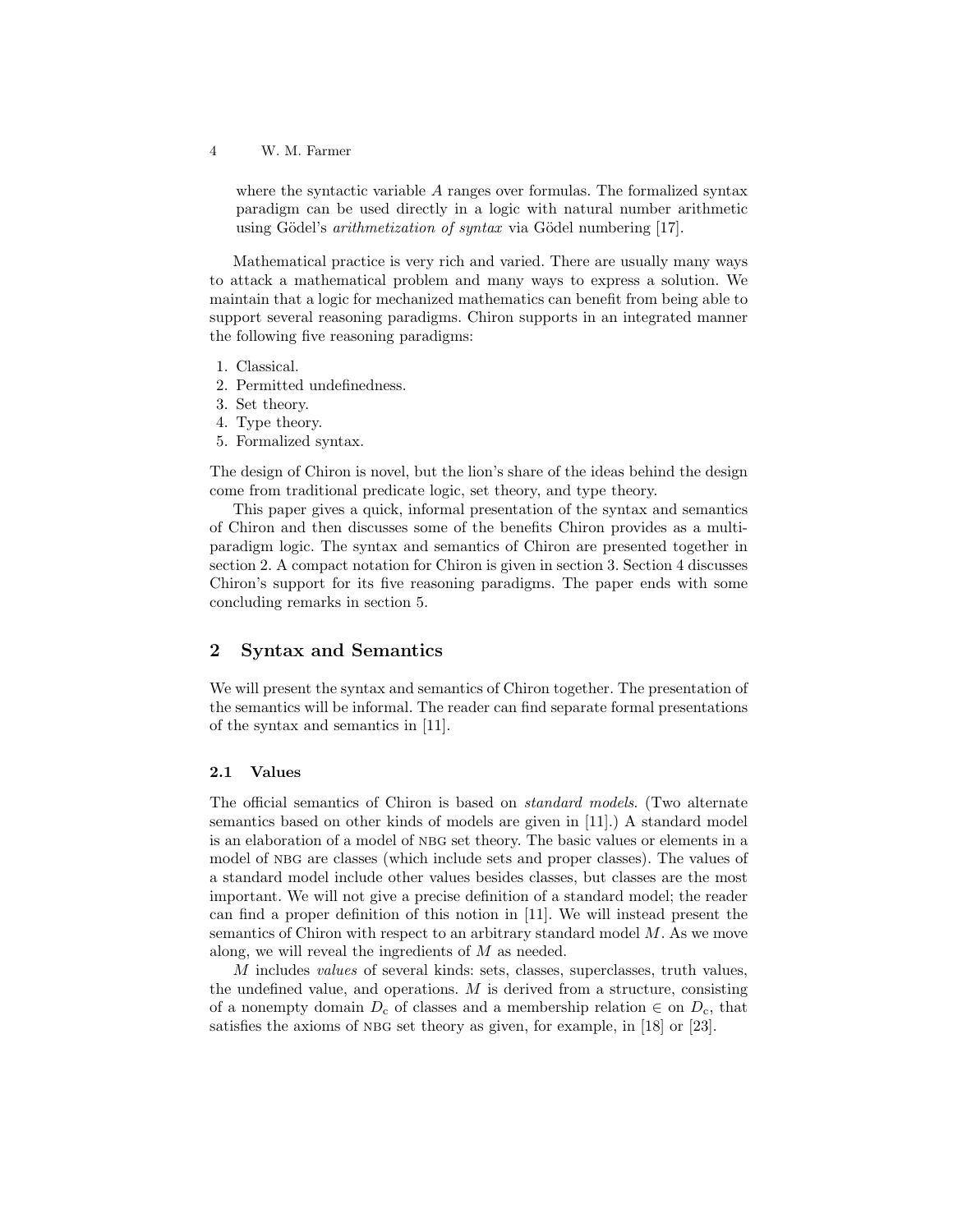| op                | type                    | lterm | lformula              |
|-------------------|-------------------------|-------|-----------------------|
| $op$ -app $ var $ |                         |       | type-app dep-fun-type |
| fun-app fun-abs   |                         | lif   | exists                |
|                   | def-des indef-des quote |       | leval                 |

Table 1. The Key Words of Chiron.

A class of M is a member of  $D_c$ . A set of M is a member x of  $D_c$  such that  $x \in y$  for some member y of  $D_c$ . That is, a set is a class that is itself a member of a class. A class is thus a collection of sets. A class is proper if it is not a set. A *superclass* of M is a collection of classes in  $D<sub>c</sub>$ . We consider a class, as a collection of sets, to be a superclass itself. Let  $D_{\mathbf{v}}$  be the domain of sets of  $M$  and  $D_s$  be the domain of superclasses of  $M$ . The following inclusions hold:  $D_{\rm v} \subset D_{\rm c} \subset D_{\rm s}$ .  $D_{\rm v}$  is the universal class (the class of all sets), and  $D_{\rm c}$  is the universal superclass (the superclass of all classes).

T, F, and  $\perp$  are distinct values of M not in  $D_s$ . T and F represent the truth values true and false, respectively.  $\perp$  is the undefined value which serves as the value of undefined terms. For  $n \geq 0$ , an *n*-ary operation of M is a total mapping from  $D_1 \times \cdots \times D_n$  to  $D_{n+1}$  where  $D_i$  is  $D_s$ ,  $D_c \cup {\{\perp\}}$ , or  ${\{\texttt{T}, \texttt{F}\}}$  for each i with  $1 \leq i \leq n+1$ . Let  $D_{o}$  be the domain of operations of M.  $D_{s} \cup \{T, F, \perp\}$  and  $D_{o}$ are assumed to be disjoint.

#### 2.2 Expressions

Let S be a fixed countably infinite set of symbols that includes the 16 key words in Table 1. The key words are used to classify expressions and identify different categories of expressions. Let  $\mathcal O$  be a countable set of symbols such that  $\mathcal O$  and  $S$  are disjoint. The members of  $O$  are called *operator names*.

An expression of Chiron is defined inductively by:

- 1. Each symbol  $s \in \mathcal{S} \cup \mathcal{O}$  is an expression.
- 2. If  $e_1, \ldots, e_n$  are expressions where  $n \geq 0$ , then  $(e_1, \ldots, e_n)$  is an expression.

Hence, an expression is an S-expression (with commas in place of spaces) that exhibits the structure of a tree whose leaves are symbols in in  $\mathcal{S} \cup \mathcal{O}$ . Let  $\mathcal{E}$  be the set of expressions of Chiron.

There are four special sorts of expressions: operators, types, terms, and formulas. An expression is *proper* if it is one of these special sorts of expressions, and an expression is *improper* if it is not proper. Proper expressions denote values of  $M$ , while improper expressions are nondenoting (i.e., they do not denote anything). Operators are used to construct expressions. They denote operations. Types are used to restrict the values of operators and variables and to classify terms by their values. They denote superclasses. Terms are used to describe classes. They denote classes or the undefined value  $\bot$ . Formulas are used to make assertions. They denote truth values.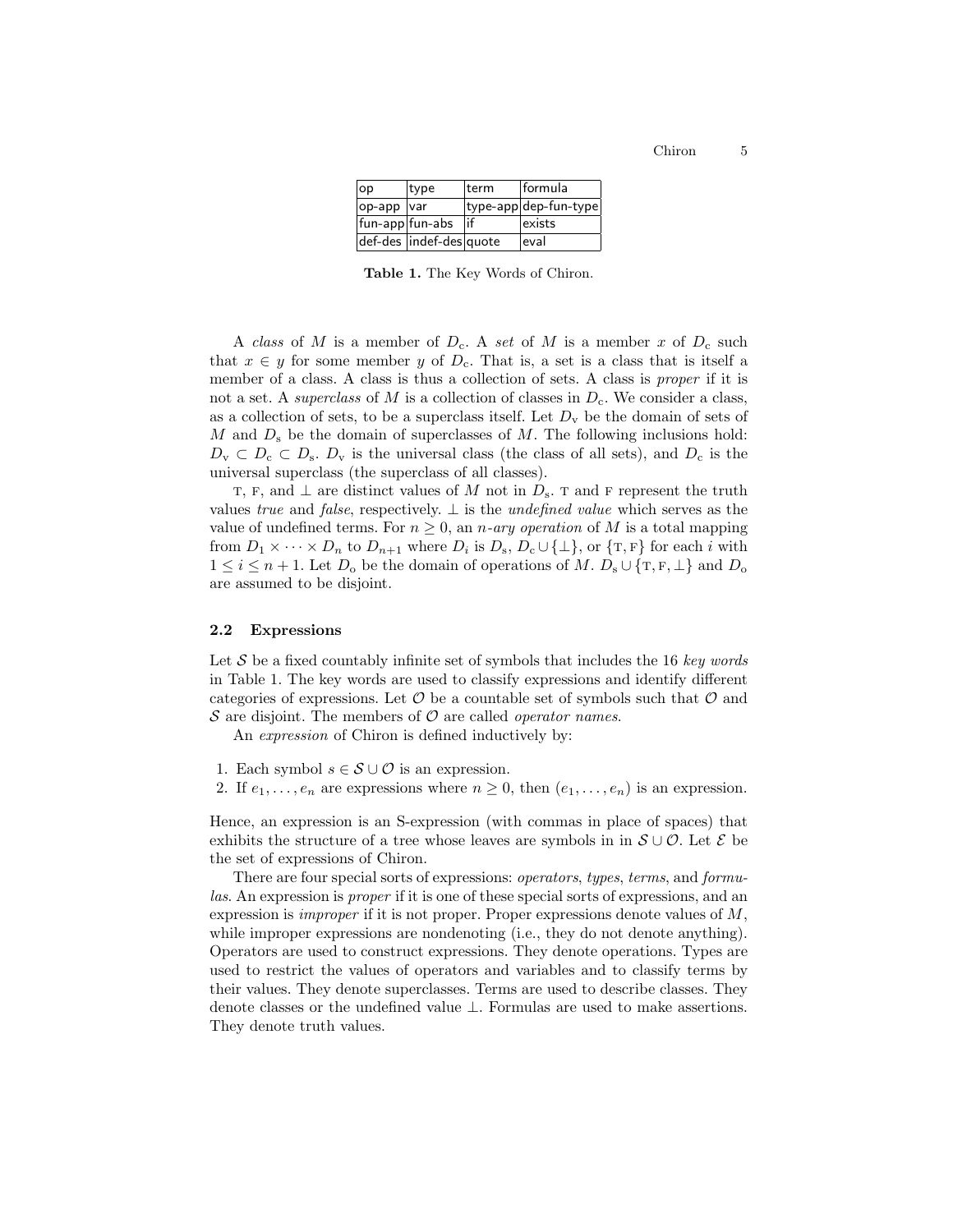A term is *defined* if it denotes a class and is *undefined* if it denotes  $\bot$ . Every term is assigned a type. Suppose a term a is assigned a type  $\alpha$ . Then a is said to be a term of type  $\alpha$ . Suppose further  $\alpha$  denotes a superclass  $\Sigma_{\alpha}$ . If a is defined, i.e., a denotes a class x, then x is in  $\Sigma_{\alpha}$ . The value of an intuitively nondenoting term is the undefined value ⊥, but the value of a intuitively nondenoting type or formula is  $D_c$  (the universal superclass) or F (false), respectively. That is, the values for intuitively nondenoting types, terms, and formulas are the default values  $D_c$ ,  $\perp$ , and F, respectively. Hence every proper expression, even one that is intuitively nondenoting, denotes some value.

We will use  $O, P, Q, \ldots$  to denote operators,  $\alpha, \beta, \gamma, \ldots$  to denote types,  $a, b, c, \ldots$  to denote terms, and  $A, B, C, \ldots$  to denote formulas.

### 2.3 Operators

A kind is the key word type, a type, or the key word formula. Kinds are expressions used to define the signatures of operators. If  $o \in \mathcal{O}$  and  $k_1, \ldots, k_{n+1}$  are kinds where  $n \geq 0$ , then

 $(op, o, k_1, \ldots, k_{n+1})$ 

is an *n*-ary *operator*. *o* is the *name* and  $k_1, \ldots, k_{n+1}$  is the *signature* of the operator. The operator is a type operator, term operator, or formula operator if  $k_{n+1}$  = type,  $k_{n+1}$  is a type, or  $k_{n+1}$  = formula, respectively.

Roughly speaking, a *language* of Chiron is a set  $L$  of operators containing the 18 "built-in" operators in Table 2. Each standard model is for a particular language of Chiron. Let  $L$  be the language for which  $M$  is a model.

An *n*-ary operator  $O = (\mathsf{op}, o, k_1, \ldots, k_n, k_{n+1})$  denotes an *n*-ary operation  $\sigma$ in  $D_0$  from  $D_1 \times \cdots \times D_n$  into  $D_{n+1}$  where  $D_i = D_s$  if  $k_i =$  type,  $D_i = D_c \cup \{\perp\}$ if  $k_i$  is a type, and  $D_i = \{T, F\}$  if  $k_i =$  formula for each i with  $1 \leq i \leq n+1$  such that, if O is a built-in operator, then  $\sigma$  is a particular operation of M specified by the definition of a standard model.

Like a function or predicate symbol in first-order logic, an operator in Chiron is not useful unless it is applied. Suppose  $O = (\mathsf{op}, o, k_1, \ldots, k_n, k_{n+1})$  is an operator and  $e_1, \ldots, e_n$  are expressions such that  $k_i =$  type and  $e_i$  is a type,  $k_i$ is a type and  $e_i$  is a term, or  $k_i =$  formula and  $e_i$  is a formula for all i with  $1 \leq i \leq n$ . Then

 $(\mathsf{op}\text{-}\mathsf{app}, O, e_1, \ldots, e_n)$ 

is an expression called an *operator application* that is a type if  $k_{n+1}$  = type, a term of type  $k_{n+1}$  if  $k_{n+1}$  is a type, and a formula if  $k_{n+1}$  = formula. The operation application denotes the result of applying the n-ary operation denoted by O to the *n* values denoted by  $e_1, \ldots, e_n$ .

Many sorts of syntactic entities can be formalized in Chiron as operators. Examples include logical connectives; individual constants, function symbols, and predicate symbols from first-order logic; base types and type constructors including dependent type constructors; and definedness operators.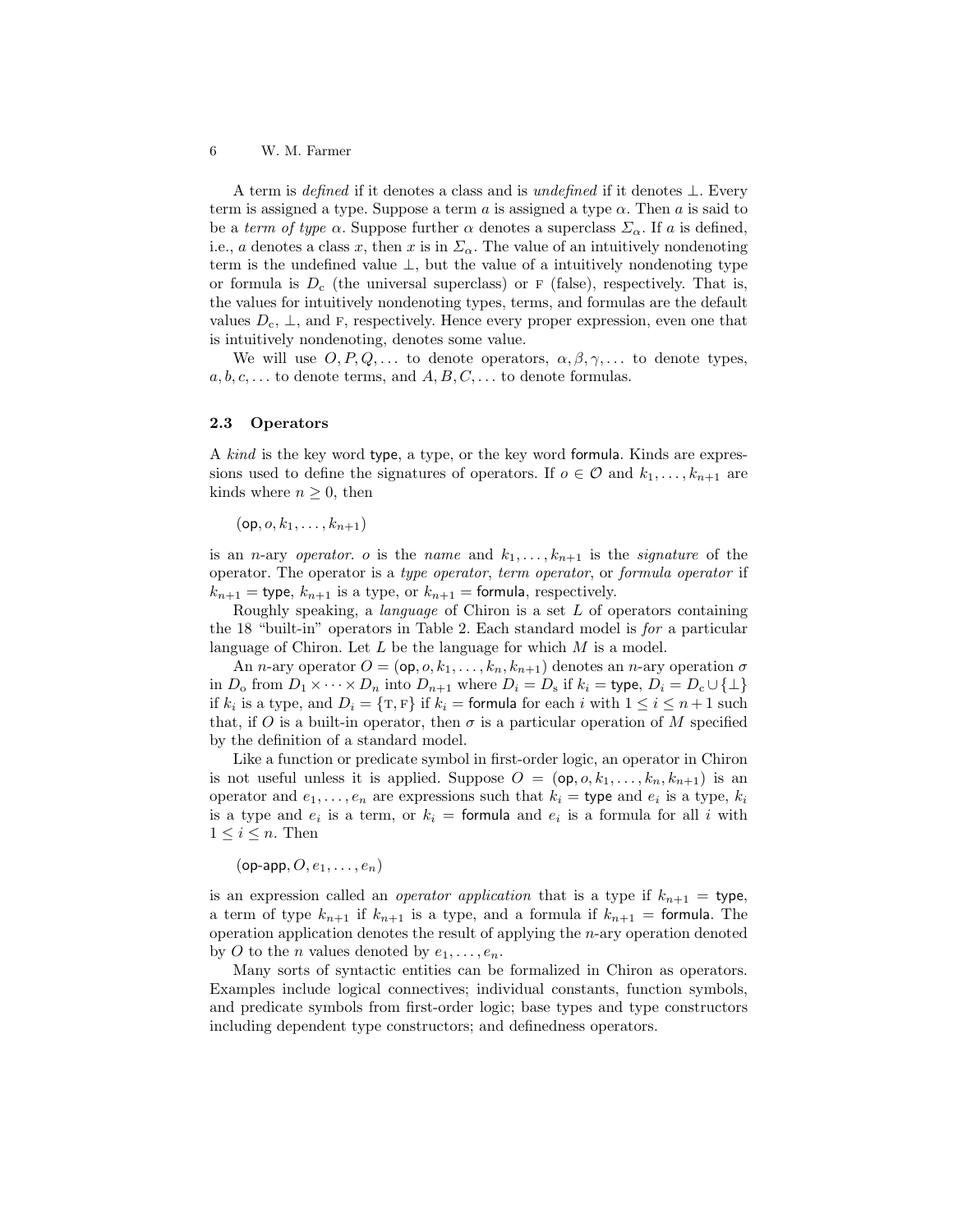

Table 2. The Built-In Operators of Chiron.

*Example 1.*  $O = (op, class, type)$  is a built-in 0-ary type operator. The operator application  $C = (op-app, O)$  is the type of classes. It denotes the universal superclass  $D_c$ . Similarly, the operator application  $V = (op-app, O')$ , where  $O' =$  (op, set, type), is the type of sets. It denotes the universal class  $D_{v}$ .  $\Box$ 

Example 2. Suppose  $V$  and  $C$  are the types defined in the previous example. The operator

 $O = (op, in, V, C, formula)$ 

is a built-in binary formula operator. If  $a$  and  $b$  are terms denoting the classes  $x$  and  $y$ , then the operator application

 $(op\text{-}app, O, a, b)$ 

is a formula that asserts  $x \in y$ . By our remark above, the value of this formula is F if  $x$  is not a set.  $\Box$ 

Example 3. Suppose N is the type of natural numbers. Let

 $O = (op, matrix, N, N, type, type)$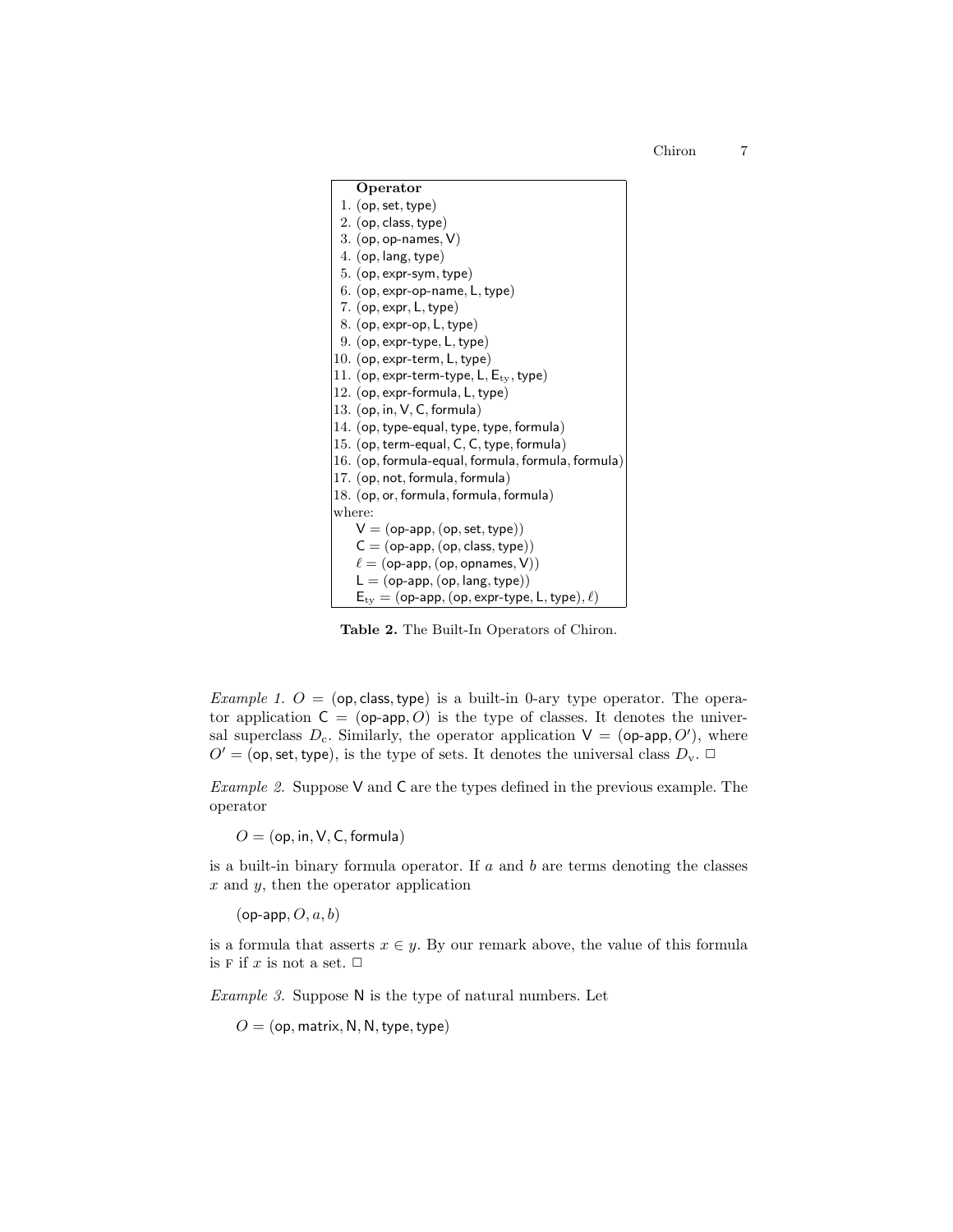be a ternary type operator such that, if  $a, b$  are terms of type N that denote the natural numbers  $m, n$  and  $\alpha$  is a type, then the operator application

 $\gamma = (op-app, O, a, b, \alpha)$ 

denotes the type of  $m \times n$  matrices of elements of type  $\alpha$ . Since the type  $\gamma$ depends on the values of a and b,  $\gamma$  is a dependent type and O is a dependent type constructor.  $\Box$ 

#### 2.4 Variables

If  $x \in \mathcal{S}$  and  $\alpha$  is a type, then

 $(\mathsf{var}, x, \alpha)$ 

is a term of type  $\alpha$  called a *variable*. Variables are used mainly in conjunction with the five variable binders in Chiron: dependent function type, function abstraction, existential quantification, definite description, and indefinite description. They bind variables in the traditional, naive way. It might be possible to use other more sophisticated variable binding mechanisms such as de Bruijn notation [7] or nominal data types [16, 26].

An assignment into M is a mapping that assigns a class in  $D<sub>c</sub>$  to each symbol in S. The value of a variable (var, x,  $\alpha$ ) with respect to an assignment  $\varphi$  is  $\varphi(x)$  if  $\varphi(x)$  is in the superclass denoted by  $\alpha$  and is  $\perp$  otherwise. The latter case would happen, for example, when  $\alpha$  denotes the empty set, i.e., the empty collection of classes.

### 2.5 Logical Connectives

Chiron includes the usual logical connectives. The propositional connectives for negation and disjunction are represented by the built-in formula operators named not and or. If  $(\text{var}, x, \alpha)$  is a variable and B is a formula, then

```
(exists, (\text{var}, x, \alpha), B)
```
is a formula called an existential quantification. It is for expressing existential assertions. There are three sorts of equality—one for each of types, terms, and formulas—represented by the built-in operators named type-equal, term-equal, and formula-equal. (The universal quantifier will be introduced in the next section by a notational definition, and other propositional connectives can be introduced by operator definitions (see [11]).)

*Example 4.* Let  $O$  be the built-in ternary operator named term-equal:

(op, term-equal, C, C, type, formula).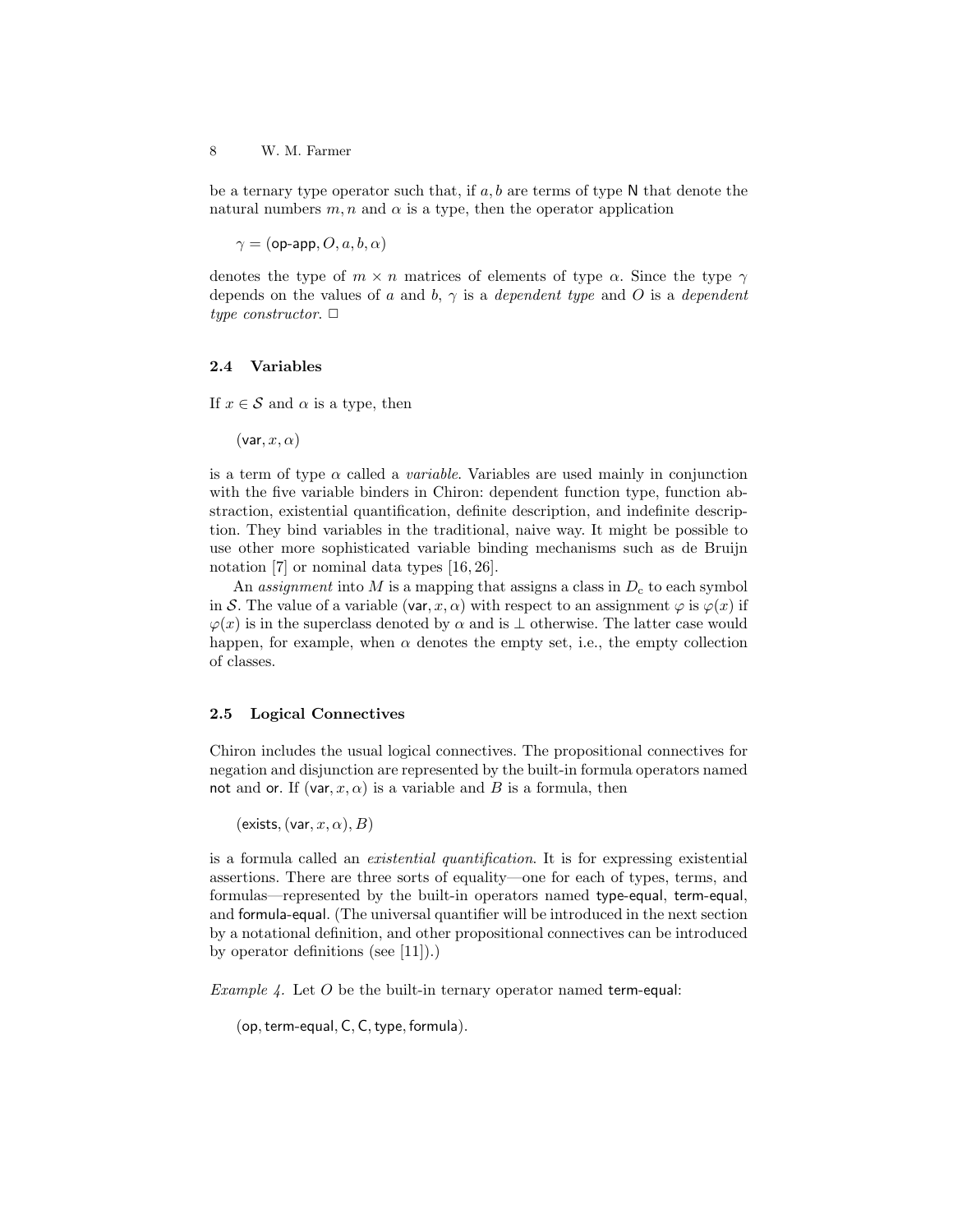where C is the type of classes defined in Example 1. (We will soon see why the operator for term equality is ternary instead of binary.) Also let  $a, b$  be terms and  $\alpha$  be a type that denotes the superclass  $\Sigma_{\alpha}$ . (op-app,  $O, a, b, \alpha$ ) asserts that a and b denote the same class in  $\Sigma_{\alpha}$ . (op-app, O, a, b, C) asserts that a and b denote the same class. (op-app,  $O, a, a, \alpha$ ) asserts that a is defined in  $\alpha$ , that is, that a denotes a class in  $\Sigma_{\alpha}$ . And (op-app, O, a, a, C) asserts that a is defined, that is, that a denotes some class.  $\Box$ 

If  $A$  is a formula and  $b, c$  are terms, then

 $(i\mathsf{f}, A, b, c)$ 

is an if-then-else term called a *conditional term*. Its value is the value of b if  $\tilde{A}$  is true and is the value of c if A is false. If b and c are of the same type  $\alpha$ , then the conditional term is also of type  $\alpha$ ; otherwise its type is the type C of classes. An if-then-else term could also be constructed by an operator application, but the term's type would have to be the last member of the signature of the operator. Thus, the typing of conditional terms is more convenient than the typing of operation applications representing if-then-else terms.

Since variables denote classes, they can be called class variables. There are no operation, superclass, or truth value variables in Chiron. Thus direct quantification over operations, superclasses, and truth values is not possible. Direct quantification over the undefined value ⊥ is also not possible. As in standard nbg set theory, only classes are first-class values in Chiron.

### 2.6 Functions

A function of  $M$  is a class  $f$  of  $M$  such that:

- 1. Each  $p \in f$  is an ordered pair  $\langle x, y \rangle$  where  $x, y$  are in  $D_{\mathbf{v}}$ .
- 2. For all  $\langle x_1, y_1 \rangle, \langle x_2, y_2 \rangle \in f$ , if  $x_1 = x_2$ , then  $y_1 = y_2$ .

A function represents a mapping from sets to sets. A function may be partial, i.e., there may not be an ordered pair  $\langle x, y \rangle$  in a function for each x in  $D_{\mathbf{v}}$ . Every function that is a set is partial, and every function that is total is a proper class. Since functions are classes, they are first-class values, unlike operations.

Let  $D_f$  be the domain of functions of M. For  $f, x$  in  $D_c, f(x)$  denotes the unique y in  $D_v$  such that f is in  $D_f$  and  $\langle x, y \rangle \in f$ . (f(x) is undefined if there is no such unique y in  $D_v$ .) For  $\Sigma$  in  $D_s$  and x in  $D_c$ ,  $\Sigma[x]$  denotes the unique class in  $D_c$  composed of all y in  $D_v$  such that, for some f in both  $\Sigma$  and  $D_f$ ,  $f(x) = y$ . ( $\Sigma[x]$  is undefined if there is no such unique class in  $D_c$ .)

If  $\alpha$  is a type and  $\alpha$  is a term, then

(type-app,  $\alpha$ ,  $a$ )

is a type called a *type application*. If  $\alpha$  denotes the superclass  $\Sigma$  and a denotes the class x, then the type application denotes  $\Sigma[x]$ . If a is undefined, the type application denotes  $D_{\rm c}$ .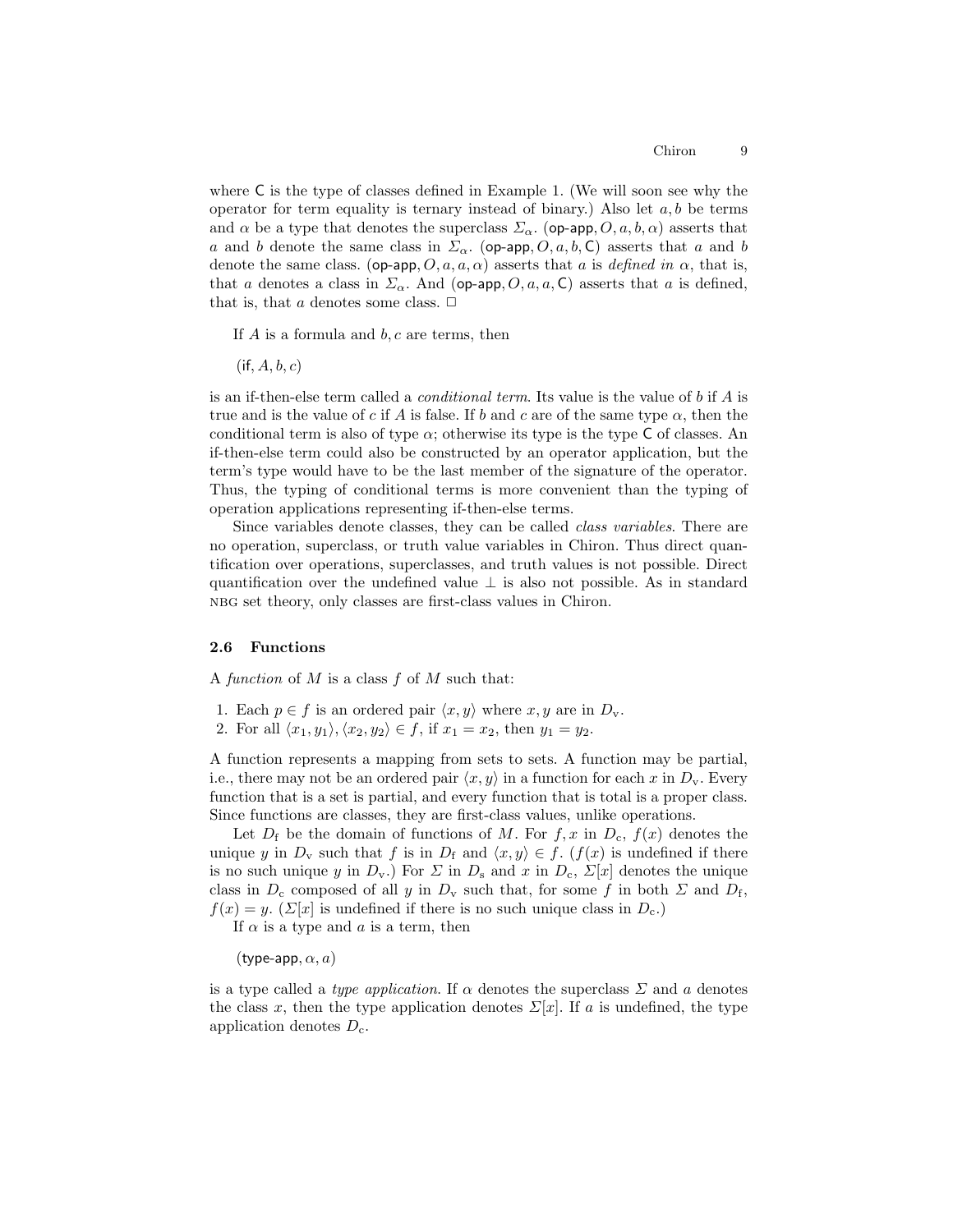If (var, x,  $\alpha$ ) is a variable and  $\beta$  is a type, then

(dep-fun-type,  $(\text{var}, x, \alpha), \beta)$ )

is a type called a dependent function type. It denotes the superclass of functions  $g \in D_f$  such that, for all sets z, if  $g(z)$  is defined, then z is in the superclass denoted by  $\alpha$  and  $g(z)$  is in the superclass denoted by  $\beta$  when the value of  $(\mathsf{var}, x, \alpha)$  is z. Dependent function types are commonly known as *dependent* product types.

If f is a term of type  $\alpha$  and a is term, then

 $(\text{fun-app}, f, a)$ 

is a term of type (type-app,  $\alpha$ , a) called a *function application*. If the value of f is a function q, the value of a is a set z, and  $q(z)$  is defined, then the value of the function application is  $g(z)$ . Otherwise the function application is undefined.

If (var, x,  $\alpha$ ) is a variable and b is a term of type  $\beta$ , then

(fun-abs,  $(\text{var}, x, \alpha)$ , b)

is a term of type (dep-fun-type,  $(\text{var}, x, \alpha)$ ,  $\beta$ ) called a *function abstraction*. If the collection g of pairs  $\langle z, z' \rangle$ , where z is a set in the value of  $\alpha$  and  $z'$  is a set equal to the value of b when the value of  $(\text{var}, x, \alpha)$  is z, is a function in  $D_f$ , then g is the value of the function abstraction. Otherwise the function abstraction is undefined.

The dependent function type

 $\gamma =$  (dep-fun-type, (var,  $x, \alpha$ ),  $\beta$ )

is a generalization of the more common function type  $\alpha \to \beta$ . If f is a term of type  $\alpha \to \beta$  and a is a term of type  $\alpha$ , then the application  $f(a)$  is of type  $\beta$ —which does not depend on the value of a. In Chiron, however, if f is a term of type  $\gamma$  and a is a term of type  $\alpha$ , then the term

 $(\text{fun-app}, f, a),$ 

the application of  $f$  to  $a$ , is of the type

(type-app,  $\gamma$ , a),

the type formed by applying the type  $\gamma$  to a—which generally depends on the value of a.

Example 5. This example continues Example 3. Suppose R is the type of real numbers and v is the variable (var,  $x$ , N). Then

 $\gamma =$  (dep-fun-type, v, (op-app, O, v, v, R))

is a dependent function type that denotes the superclass of functions that map a natural number n to an  $n \times n$  matrix of real numbers. Suppose zero-matrix is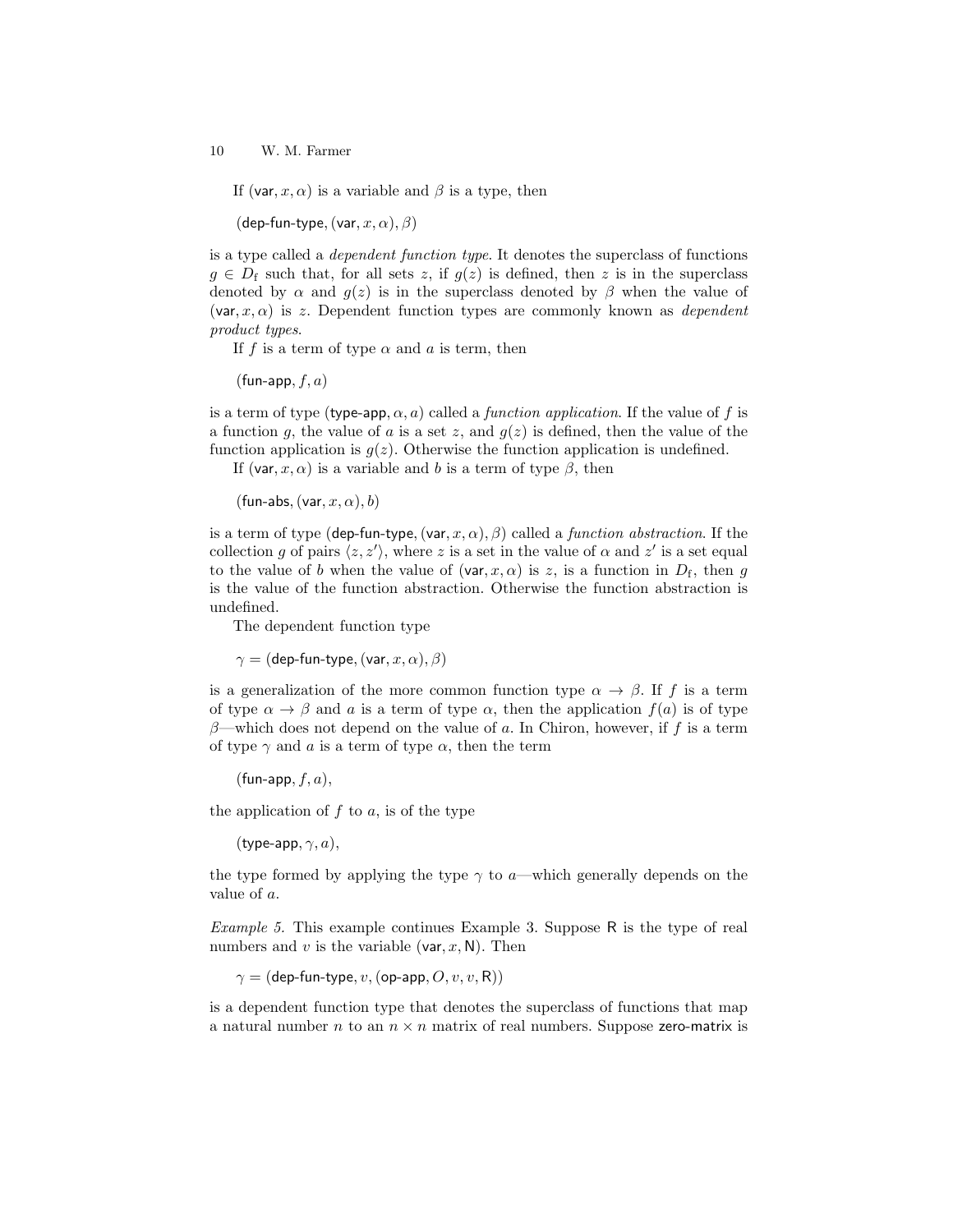a term of type  $\gamma$  that denotes the function that maps a natural number n to the  $n \times n$  zero matrix. If a term a of type N denotes the natural number 17, then

(fun-app, zero-matrix,  $a$ )

is a term of type (type-app,  $\gamma$ , a) that denotes the  $17 \times 17$  zero matrix. Notice that (type-app,  $\gamma$ , a) and (op-app,  $O$ ,  $a$ ,  $a$ , R) are different types that denote the same superclass, namely, the type of  $17 \times 17$  matrices of real numbers.  $\Box$ 

#### 2.7 Definite and Indefinite Description

If (var,  $x, \alpha$ ) is a variable and B is a formula, then

(def-des, (var,  $x, \alpha$ ),  $B$ )

is a term called a definite description and

(indef-des, (var,  $x, \alpha$ ),  $B$ )

is a term called an indefinite description. The definite description denotes the value of (var, x,  $\alpha$ ) that satisfies B; it denotes  $\perp$  if there is no value or more than one value of (var,  $x, \alpha$ ) that satisfies B. The indefinite description denotes some value of (var, x,  $\alpha$ ) that satisfies B; it denotes  $\perp$  if there is no value of (var, x,  $\alpha$ ) that satisfies B.

Definite descriptions are quite common in mathematics but often occur in a disguised form. For example, "the limit of  $\sin \frac{1}{x}$  as x approaches 0" is a definite description. Indefinite description is also employed in mathematics but less so than definite description. Definite and indefinite description works very smoothly in a logic, like Chiron, in which terms are allowed to be undefined [10].

In traditional logic, definite descriptions are usually formed using an *iota* operator  $(\iota)$ , while indefinite descriptions are usually formed using an *epsilon* operator  $(\epsilon)$ .

### 2.8 Quotation and Evaluation

M contains a total, injective mapping  $H : \mathcal{E} \to D_{\rm v}$  such that:

- 1. If  $e \in \mathcal{S}$ , then  $H(e)$  is a set that is neither the empty set  $\emptyset$  nor an ordered pair.
- 2. If  $e = () \in \mathcal{E}$ , then  $H(e) = \emptyset$ .
- 3. If  $e = (e_1, \ldots, e_n) \in \mathcal{E}$  where  $n \geq 1$ , then

$$
H(e) = \langle H(e_1), H((e_2, \ldots, e_n)) \rangle.
$$

 $H(e)$  is a set, called the *construction* of  $e$ , that represents the syntactic structure of the expression e. Notice that a construction has the same structure as a list data structure in the Lisp programming language with the empty set playing the role of nil.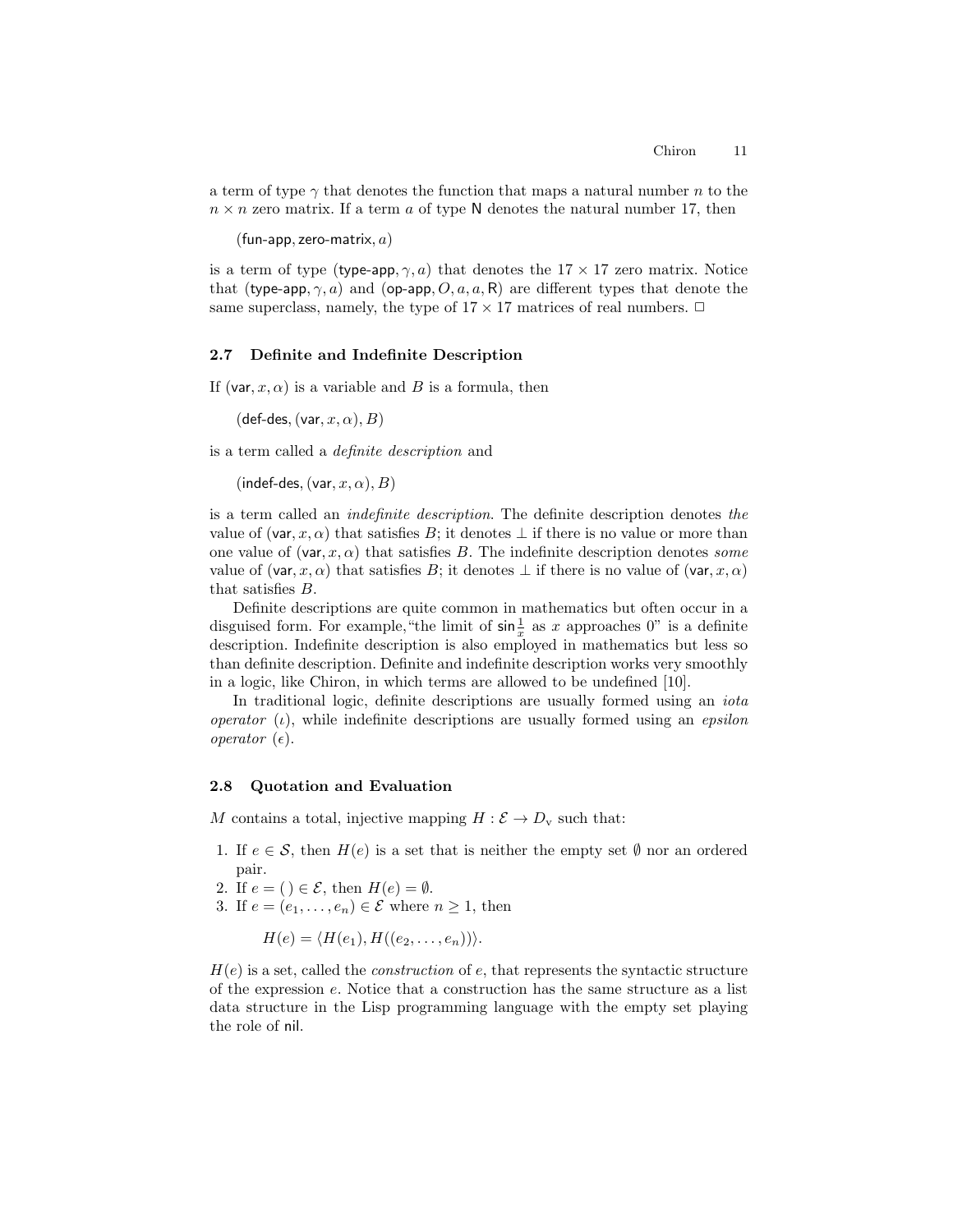A construction is a symbol construction, operator name construction, operator construction, type construction, term construction, or formula construction if it represents a symbol, operator name, operator, type, term, or formula, respectively. The class of constructions is represented by the application of the built-in unary type operator named expr to the set of operator names. That is,

(op-app, (op, expr, L, type),  $\ell$ ),

where L and  $\ell$  are defined as in Table 2, is the type E of expression constructions. Similarly, the class of symbol constructions, operator name constructions, operator constructions, type constructions, term constructions, or formulas constructions is represented by the application of the built-in unary type operator named expr-sym, expr-op-name, expr-op, expr-type, expr-term, or expr-formula, respectively.

If e is any expression, proper or improper, then

 $(\textsf{quote}, e)$ 

is a term of type E called a *quotation*. The value of the quotation is  $H(e)$ , the construction of  $e$ . Thus a proper expression  $e$  has two different meanings:

1. The *semantic meaning* of  $e$  is the value denoted by  $e$  itself.

2. The *syntactic meaning* of e is the construction denoted by (quote,  $e$ ).

Example 6. Suppose zero and one are terms that denote the natural numbers 0 and 1, respectively. Define a (binary) numeral to be an expression (num,  $a_1, \ldots, a_n$ ) where  $n \geq 1$  and  $a_i$  is zero or one for each i with  $1 \leq i \leq n$ . As defined, a numeral is an improper expression, and thus it denotes nothing. However, if n is a numeral, then  $(\text{quote}, n)$  is a proper expression that denotes the construction of n. Since constructions are sets that can be manipulated just like any other sets, numerals can be manipulated (e.g., added or multiplied) in Chiron by manipulating their quotations. (Of course, in order to know what these manipulations mean arithmetically, we would need to define a term that denotes an appropriate function from numerals to natural numbers.) This example shows that quotation enables the manipulation of syntactic objects to be performed in Chiron using all of the machinery that Chiron provides.  $\Box$ 

If  $a$  is a term and  $k$  is a kind, then

 $(eval, a, k)$ 

is an expression called an *evaluation* that is a type if  $k =$  type, a term of type k if k is a type, and a formula if  $k =$  formula. Roughly speaking, if a denotes a construction that represents an expression e, then the evaluation denotes the value of e.

An expression  $e$  is *eval-free* if all occurrences of the symbol eval in  $e$  are within a quotation. Suppose  $k =$  type. If a denotes a construction that represents an eval-free type  $\alpha$ , then the evaluation (eval,  $a, k$ ) denotes the value of  $\alpha$ ; otherwise it denotes  $D_c$ . Suppose k is a type. If a denotes a construction that represents an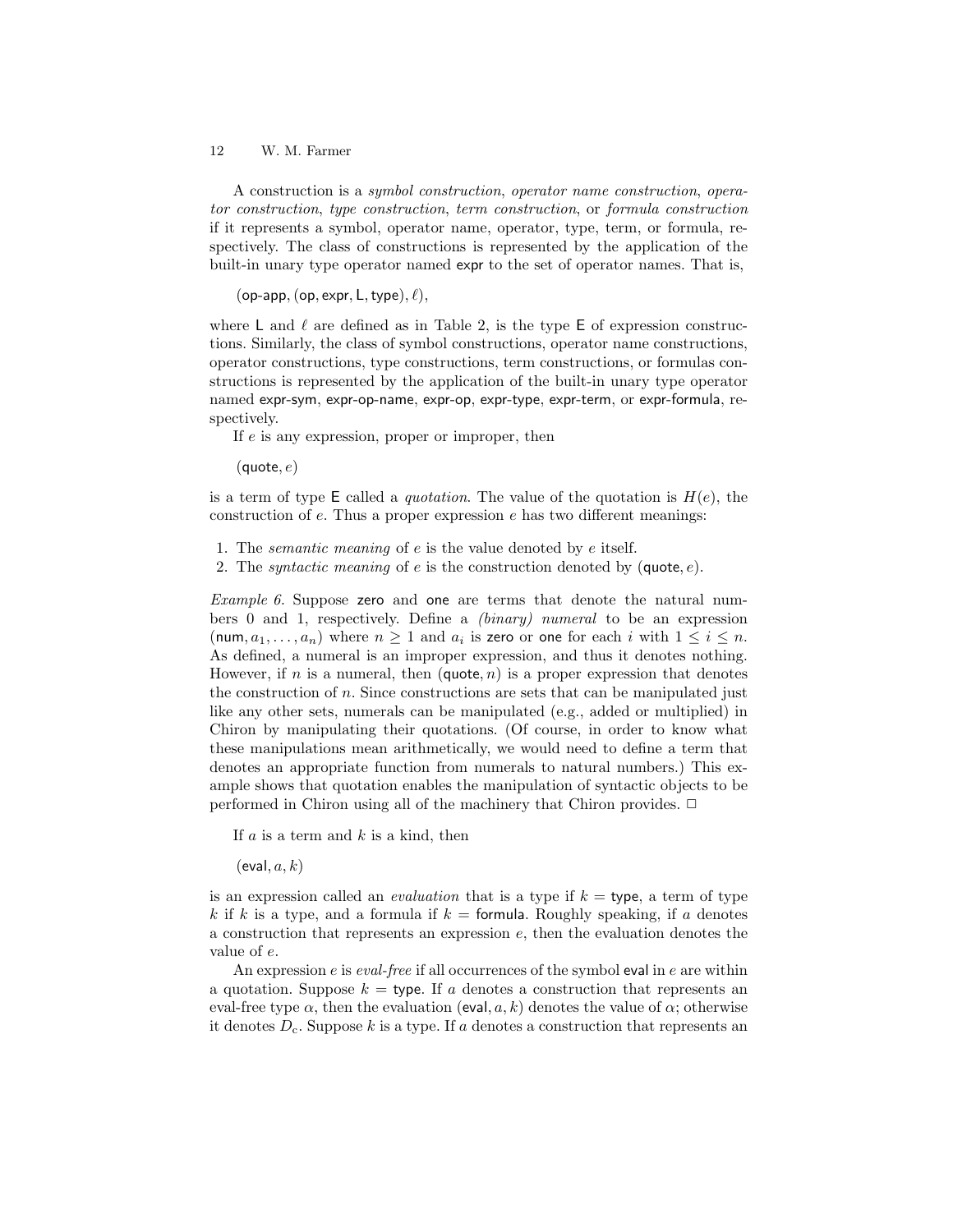| <b>Compact Notation</b>            | <b>Official Notation</b>                                                                                     |
|------------------------------------|--------------------------------------------------------------------------------------------------------------|
| $(o:: k_1, \ldots, k_{n+1})$       | $(op, o, k_1, \ldots, k_{n+1})$                                                                              |
|                                    | $(o:: k_1, \ldots, k_{n+1})(e_1, \ldots, e_n)$ (op-app, $(op, o, k_1, \ldots, k_{n+1}), e_1, \ldots, e_n)$ ) |
| $(x:\alpha)$                       | (var, $x, \alpha$ )                                                                                          |
| $\alpha(a)$                        | (type-app, $\alpha$ , $a$ )                                                                                  |
| $(\Lambda x : \alpha \cdot \beta)$ | (dep-fun-type, $(\text{var}, x, \alpha)$ , $\beta$ )                                                         |
| f(a)                               | (fun-app, $f, a$ )                                                                                           |
| $(\lambda x : \alpha \cdot b)$     | (fun-abs, $(\text{var}, x, \alpha)$ , b)                                                                     |
| $\vert \text{if}(A,b,c) \vert$     | $(i\mathsf{f},A,b,c)$                                                                                        |
| $(\exists x : \alpha \cdot B)$     | (exists, $(\mathsf{var}, x, \alpha)$ , $B$ )                                                                 |
| $(\iota x : \alpha \cdot B)$       | $(\mathsf{def}\text{-}\mathsf{des}, (\mathsf{var}, x, \alpha), B)$                                           |
| $(\epsilon x : \alpha \cdot B)$    | (indef-des, $(\text{var}, x, \alpha)$ , B)                                                                   |
| $\ulcorner e \urcorner$            | $(\textsf{quote}, e)$                                                                                        |
| $  a  _k$                          | (eval, a, k)                                                                                                 |
| $  a  _{\rm tv}$                   | (eval, a, type)                                                                                              |
| $  a  _{te}$                       | $(\textsf{eval}, a, (\textsf{op-app}, (\textsf{op}, \textsf{class}, \textsf{type})))$                        |
| $\ a\ _{\text{fo}}$                | (eval, $a,$ formula)                                                                                         |

Table 3. Compact Notation

eval-free term  $b$  in which the value of  $b$  is in the value of  $k$ , then the evaluation (eval, a, k) denotes the value of b; otherwise it denotes  $\perp$ . And suppose  $k =$ formula. If a denotes a construction that represents an eval-free formula  $A$ , then the evaluation (eval,  $a, k$ ) denotes the value of A; otherwise it denotes F. In each of the three cases the condition concerning the presence of the symbol eval is needed to block the liar paradox and similar semantically ungrounded expressions (see [11]).

See Example 7 in section 4.5 for an illustration of how the law of beta reduction can be formalized in Chiron using evaluation. Quotation and evaluation in Chiron are inspired by the quote and eval operators in the Lisp programming language.

# 3 Compact Notation

In this section we introduce a compact notation for proper expressions—which we will use in the rest of the paper whenever it is convenient. The first group of definitions in Table 3 defines the compact notation for each of the 13 proper expression categories we defined above.

The next group of definitions in Table 4 defines additional compact notation for the built-in operators and the universal quantifier.

We will often employ the following abbreviation rules when using the compact notation:

1. A matching pair of parentheses in an expression may be dropped if there is no resulting ambiguity.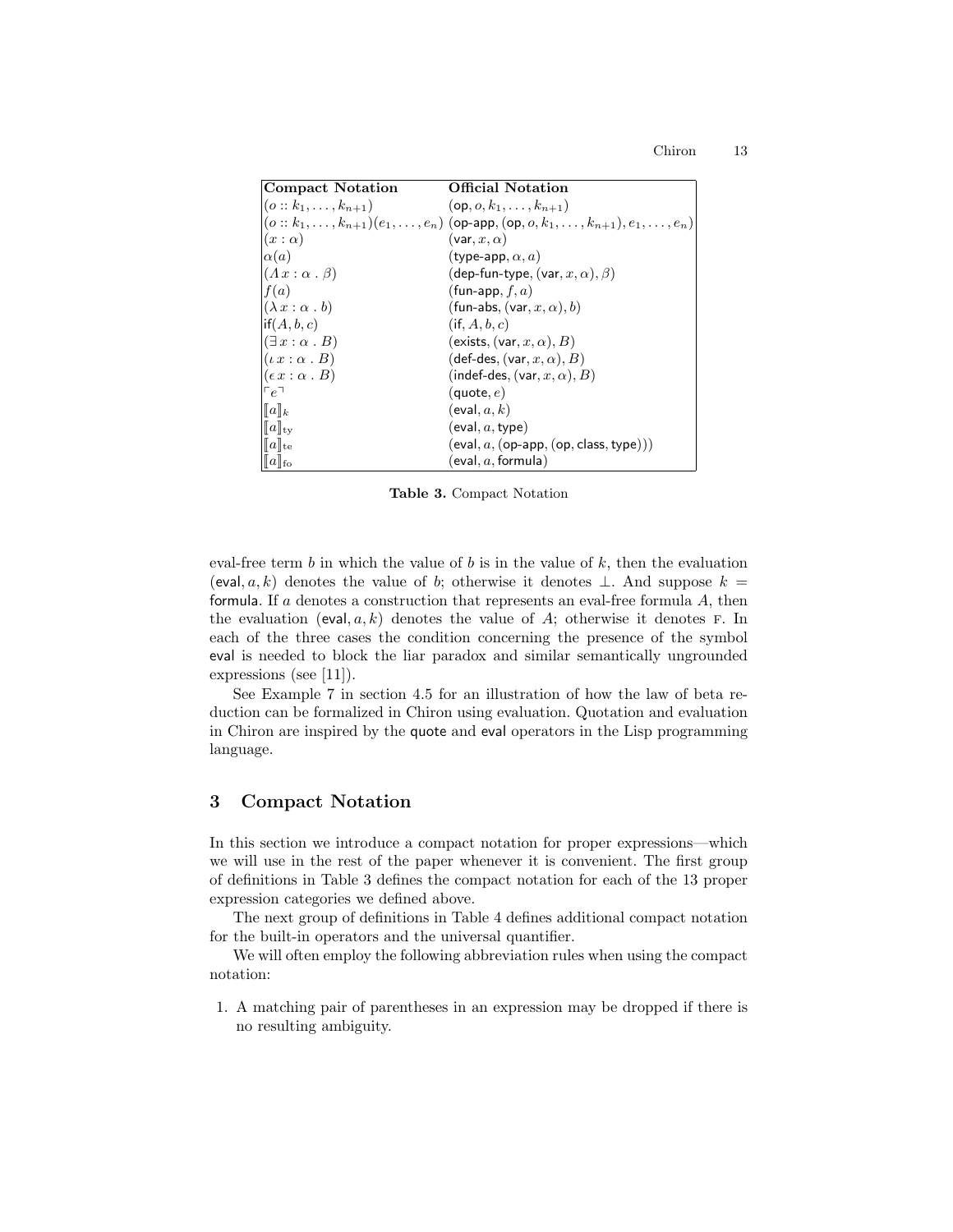| <b>Compact Notation Defining Expression</b> |                                                         |  |
|---------------------------------------------|---------------------------------------------------------|--|
| v                                           | (set::type)( )                                          |  |
| C                                           | $(\text{class} :: \text{type})()$                       |  |
| l                                           | $(op{\text -}names::term)()$                            |  |
|                                             | (lang::type)()                                          |  |
| $E_{\rm sy}$                                | $(expr-sym :: type)( )$                                 |  |
| $E_{on}$                                    | $(expr-op-name :: L, type)(\ell)$                       |  |
| E                                           | $(expr :: L, type)(\ell)$                               |  |
| $E_{op}$                                    | $(expr-op :: L, type)(\ell)$                            |  |
| $E_{\rm ty}$                                | $(expr-type:: L, type)(\ell)$                           |  |
| $E_{te}$                                    | $(expr-term :: L, type)(\ell)$                          |  |
| $E_{te}^b$                                  | (expr-term-type :: L, $E_{\rm tv}$ , type)( $\ell, b$ ) |  |
| $E_{\rm fo}$                                | $(expr-formula :: L, type)(\ell)$                       |  |
| $(a \in b)$                                 | (in :: V, C, formula) $(a, b)$                          |  |
| $(\alpha =_{\rm ty} \beta)$                 | (type-equal :: type, type, formula) $(\alpha, \beta)$   |  |
| $(a =_{\alpha} b)$                          | (term-equal :: C, C, type, formula) $(a, b, \alpha)$    |  |
| $(a = b)$                                   | $(a = c b)$                                             |  |
| $(A \equiv B)$                              | (formula-equal :: formula, formula, formula) $(A, B)$   |  |
| $ (\neg A)$                                 | (not :: formula, formula) $(A)$                         |  |
| $(a \notin b)$                              | $(\neg (a \in b))$                                      |  |
| $(a \neq b)$                                | $(\neg (a = b))$                                        |  |
| $(A \vee B)$                                | (or :: formula, formula, formula) $(A, B)$              |  |
| $(\forall x : \alpha \cdot A)$              | $(\neg(\exists x : \alpha \cdot (\neg A)))$             |  |

Table 4. Additional Compact Notation

- 2. A variable  $(x : \alpha)$  occurring in the body  $e$  of  $(\star x : \alpha \cdot e)$ , where  $\star$  is  $\Lambda$ ,  $\lambda$ ,  $\exists$ ,  $\forall$ ,  $\iota$ , or  $\epsilon$  may be written as x if there is no resulting ambiguity.
- 3.  $(\star x_1 : \alpha_1 \dots (\star x_n : \alpha_n \dots e) \dots)$ , where  $\star$  is  $\Lambda$ ,  $\lambda$ ,  $\exists$ , or  $\forall$ , may be written as

 $(\star x_1 : \alpha_1, \ldots, x_n : \alpha_n . e).$ 

Similarly,  $(\star x_1 : \alpha \dots (\star x_n : \alpha \dots e) \dots)$ , where  $\star$  is  $\Lambda$ ,  $\lambda$ ,  $\exists$ , or  $\forall$ , may be written as

 $(\star x_1, \ldots, x_n : \alpha \cdot e).$ 

- 4. If we assign a fixed type, say  $\alpha$ , to a symbol x to be used as a variable name, then an expression of the form  $(\star x : \alpha \cdot e)$ , where  $\star$  is  $\Lambda$ ,  $\lambda$ ,  $\exists$ ,  $\forall$ ,  $\iota$ , or  $\epsilon$ , may be written as  $(\star x \cdot e)$ .
- 5. If  $k_1, \ldots, k_{n+1}$  is the preferred signature assigned to an operator name o, then an operator application of the form

 $(o:: k_1, \ldots, k_{n+1})(e_1, \ldots, e_n)$ 

may be written as  $o(e_1, \ldots, e_n)$  and an operator application of the form  $(o:: k)($  may be written as o.

6.  $[\![a]\!]_{\text{tv}}, [\![a]\!]_{\text{te}}, [\![a]\!]_b$ , and  $[\![a]\!]_{\text{fo}}$  may be shortened to  $[\![a]\!]$  if a is of type  $\mathsf{E}_{\text{ty}}, \mathsf{E}_{\text{te}},$  $E_b$ , and  $E_{\text{fo}}$ , respectively.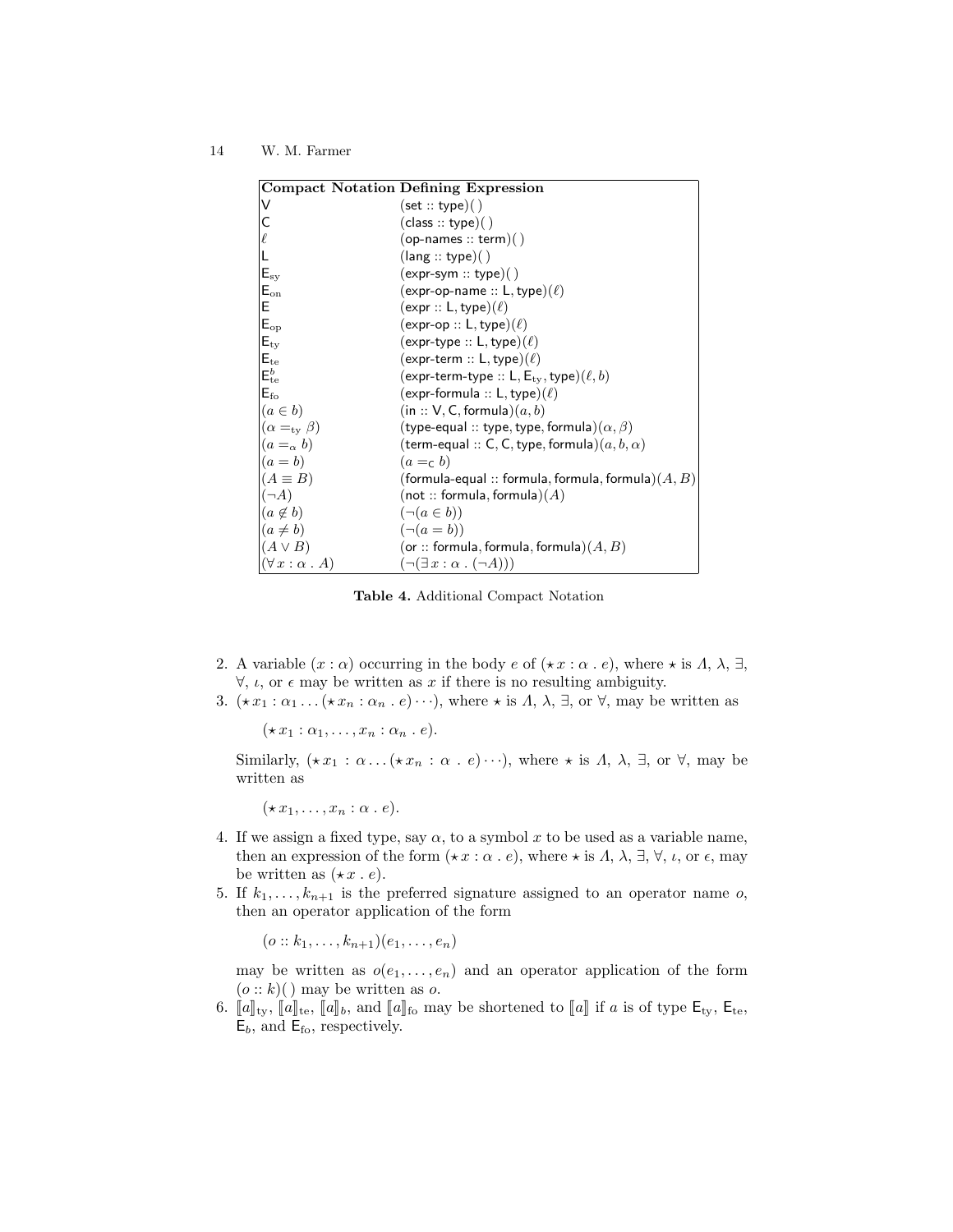Using the compact notation, expressions can be written in Chiron so that they look very much like expressions written in mathematics textbooks and papers.

# 4 Reasoning Paradigms

We will now briefly describe how Chiron supports the five reasoning paradigms listed at the end of the Introduction.

### 4.1 Classical

Chiron fully supports the classical paradigm. As we mentioned in section 2.5, Chiron has the usual logical connectives: propositional connectives for negation and disjunction, an existential quantifier, and equality operators for each of types, terms, and formulas. Chiron also includes an if-then-else term constructor. The universal quantifier is introduced by a notational definition, and other propositional connectives can be introduced by operator definitions (see [11]).

### 4.2 Set Theory

Chiron also fully supports the set theory paradigm. As a derivative of nbg set theory, Chiron can be used to reason about both sets and proper classes. The usual set-theoretic operators such as union, intersection, complement, etc. and constants such as for the empty set and the universal class can be introduced by operator definitions (see [11]). Unlike traditional set theories formalized in first-order logic, Chiron is equipped with a rich language for forming typed terms that denote sets and classes. This language includes mechanisms for expressing function application and abstraction and definite and indefinite description.

### 4.3 Permitted Undefinedness

Undefined expressions are handled in Chiron according to the traditional approach to undefinedness [10]. Terms are allowed to be undefined. This means that a term that has no natural denotation—such as an application of a function to an argument outside of its domain—denotes the undefined value ⊥ instead of a class. An undefined type—such as the application of a type to an undefined term—denotes the universal superclass  $D_c$ . And an undefined formula—such as an out-of-range formula evaluation—denotes f.

As mentioned in Example 4, the assertion that a term  $a$  is defined in a type  $\alpha$  is explicitly expressed by the formula  $(a = \alpha a)$ . This same assertion can be implicitly expressed in various ways. For example, if a is a term of type  $\alpha$ , the formula  $(a = b)$  implies that a is defined in  $\alpha$ . The use of implicit definedness assertions enables statements involving partial functions and definite and indefinite descriptions to be expressed very concisely [10].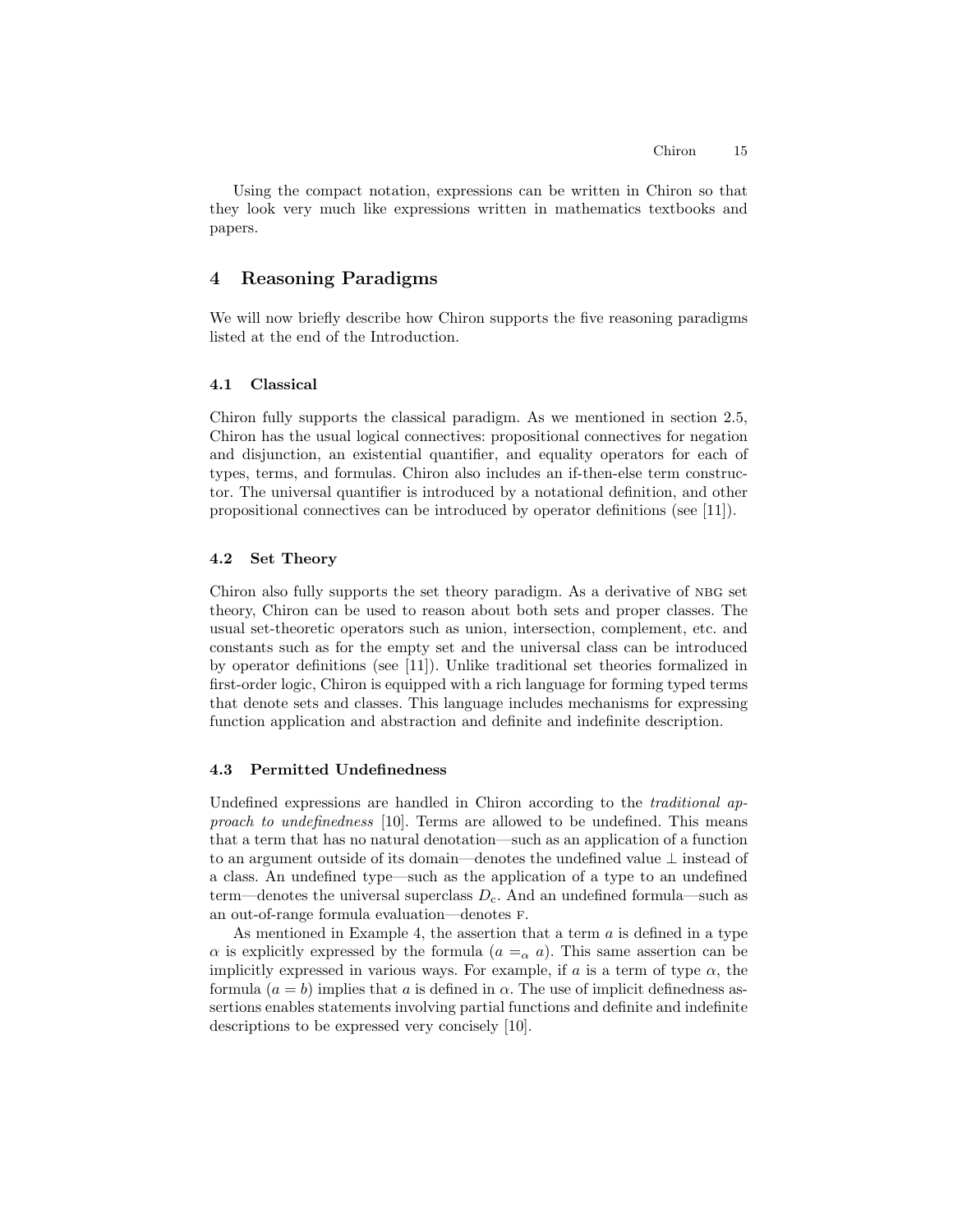#### 4.4 Type Theory

Chiron can be used as a type theory. Every term has a unique type determined by its syntax. The Chiron type system contains three sorts of types:

- 1. A type operator application constructs a type from a list of proper expressions which may be types, terms, or formulas. Many kinds of types can be formed in this way as shown by the following examples. An application of a type operator with the signature type introduces a base type such as V, C, or E. An application of a type operator with a signature type,..., type of length  $n + 1$  where  $n \geq 1$  introduces a type constructed from a list of n other types. An application of a type operator with a signature that contains a type introduces a dependent type.
- 2. A dependent function type constructs a dependent function type from a variable and a type.
- 3. A type application constructs a type from a type (which is usually a dependent function type) and a term (to which the type is applied).

Each type in Chiron denotes a superclass that is a subcollection of  $D<sub>c</sub>$ , the universal superclass that contains all classes. Thus, viewed semantically, types are allowed to freely "overlap". We say that a type  $\alpha$  is a *subtype* of another type β if the value of  $\alpha$  is a subcollection of the value of β. It is possible for a type to be empty, that is, to denote the empty set. For example, if  $\alpha$  is a type that denotes a superclass  $\Sigma$  that does not contain any functions and a is a defined term, then the type  $\alpha(a)$  is empty.

Although each term has a unique type assigned to it, a term can be defined in many types. Suppose a is a term of type  $\alpha$ . If a is defined, it is defined in  $\alpha$ , the type C of classes, and every other type that denotes a superclass containing the value of a. If a is undefined, it is not defined in any type.

### 4.5 Formalized Syntax

Quotation is used in Chiron to refer to a set called a construction that represents the syntactic structure of an expression. Analogously to a  $Gödel$  number that encodes an expression as a number, a quotation in Chiron is a  $Gödel set$  that encodes an expression as a set. Constructions can be probed and formed using the set-theoretic machinery of Chiron. Evaluation is used in Chiron to refer to the value of the expression that a construction represents. To avoid the liar paradox and similar semantically ungrounded expressions, an evaluation is defined only if it is applied to a term that denotes a construction representing an eval-free expression.

Quotation and evaluation together enable many common syntactic devices that are usually expressed metalogically—such as syntactic side conditions, schemas, and syntactic transformations used in deduction and computation rules—to be expressed directly in Chiron. We will give two illustrations: (1) how schemas can be formalized in Chiron and (2) how metalogical reasoning can be "reflected" in Chiron.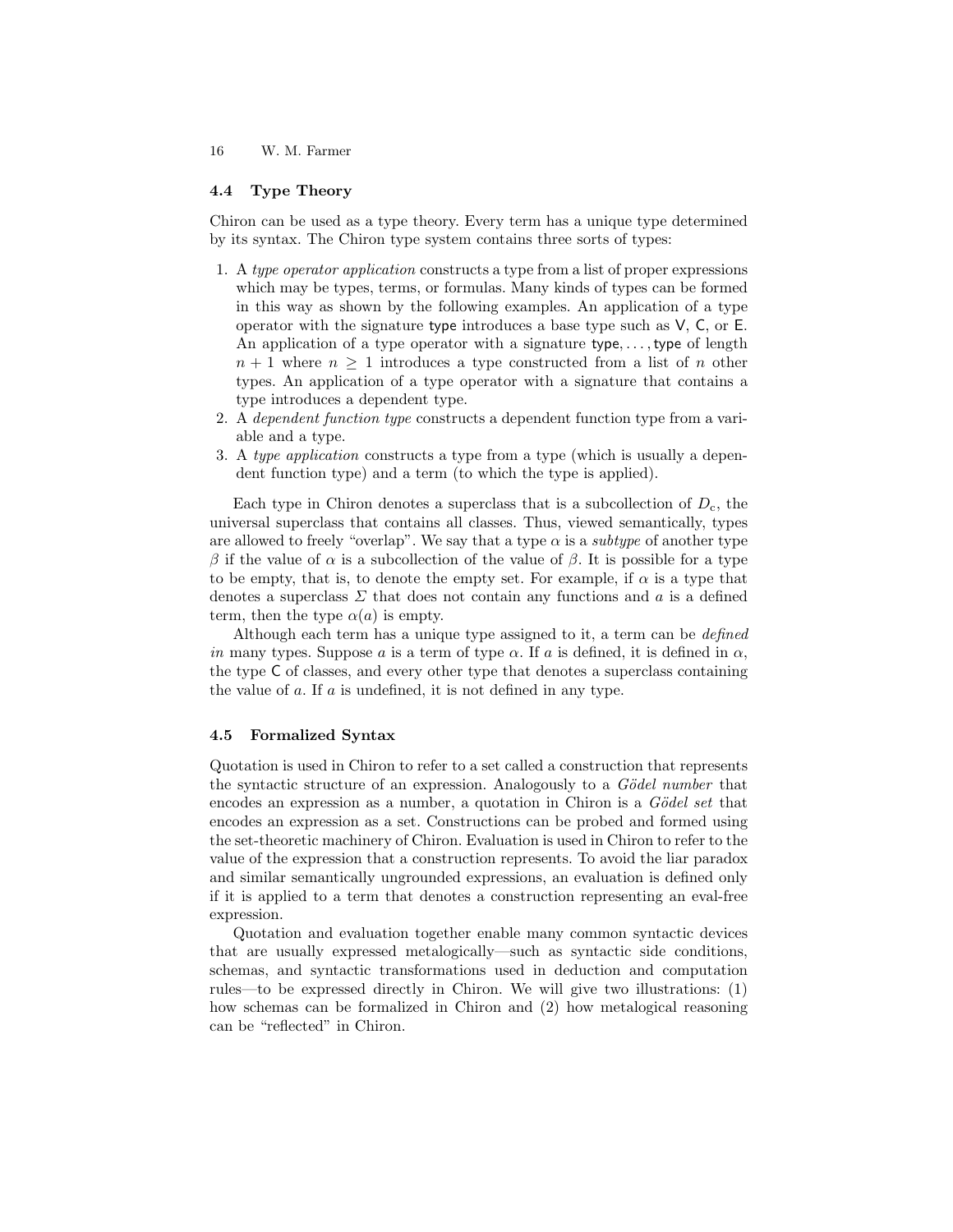Schemas A schema is an expression that contains special variables called schema variables that range over expressions. An instance of a schema is obtained by simultaneously replacing each schema variable with an appropriate expression. A schema is thus a representation of the set of its instances. Schemas are used in traditional logic to describe deduction rules and sets of axioms. However, schemas usually cannot be directly formalized in a logic but are instead expressed in the logic's metalogic.

Schemas can be directly formalized in Chiron. Schema variables are formalized by variables of type E, the type of expression constructions, or by variables of the subtypes of E:  $E_{sy}$ ,  $E_{\text{on}}$ ,  $E_{\text{op}}$ ,  $E_{ty}$ ,  $E_{te}$ , and  $E_{fo}$ . Syntactic side conditions are formalized as conditions about constructions. Syntactic transformations are formalized as applications of functions that map constructions to constructions. Evaluation is used to state the value of the result of the transformation. And instances of a formalized schema are obtained by instantiating the schema variables with quoted expressions.

Example 7. There are two laws of beta reduction in Chiron, one for the application of a dependent function type and one for the application of a function abstraction. Without quotation and evaluation, the latter beta reduction law would be informally expressed as the formula schema

 $(\lambda x : \alpha \cdot b)(a) \simeq b[(x : \alpha) \mapsto a]$ 

where a is free for  $(x : \alpha)$  in b. The expressions  $x, \alpha, b, a$  are schema variables, "a is free for  $(x : \alpha)$  in b" is a syntactic side condition, and  $b[(x : \alpha) \mapsto a]$  is the syntactic transformation that substitutes  $a$  for each free occurrence of  $x$  in  $b$ .

Using constructions, quotation, and evaluation, both laws of beta reduction can be formalized in Chiron as single formulas in which the syntactic side conditions are expressed in Chiron. For example, the law of beta reduction for function abstractions can be expressed as:

 $\forall e : \mathsf{E}_{te}$ . (is-eval-free( $e$ ) ∧ is-fun-redex(e) ∧ free-for(redex-arg(e), 1st-comp(redex-var(e)), redex-body(e))) ⊃ if( $[[$ redex-arg $(e)]]_{te}$  ↓ ( $[[2nd\text{-}comp(\text{redex-var}(e))]_{ty} \cap V$ ) ∧  $\llbracket \mathsf{sub}(\mathsf{redex-arg}(e), \mathsf{1st-comp}(\mathsf{redex-var}(e)), \mathsf{redex-body}(e)) \rrbracket_{\mathsf{te}} \downarrow \mathsf{V},$  $\llbracket e \rrbracket_{\text{te}} \simeq \llbracket \mathsf{sub}(\mathsf{redex-arg}(e), \mathsf{1st-comp}(\mathsf{redex-var}(e)), \mathsf{redex-body}(a)) \rrbracket_{\text{te}},$  $\llbracket e \rrbracket_{\text{te}} \uparrow$ 

Here is-eval-free, is-fun-redex, free-for, etc. are defined operators without their signatures (see [11] for their definitions).

The syntactic side condition (corresponding to "a is free for  $(x : \alpha)$  in b") is incorporated into the hypothesis of the formula's implication, while the syntactic transformation (corresponding to  $b[(x : \alpha) \mapsto a]$ ) is incorporated into the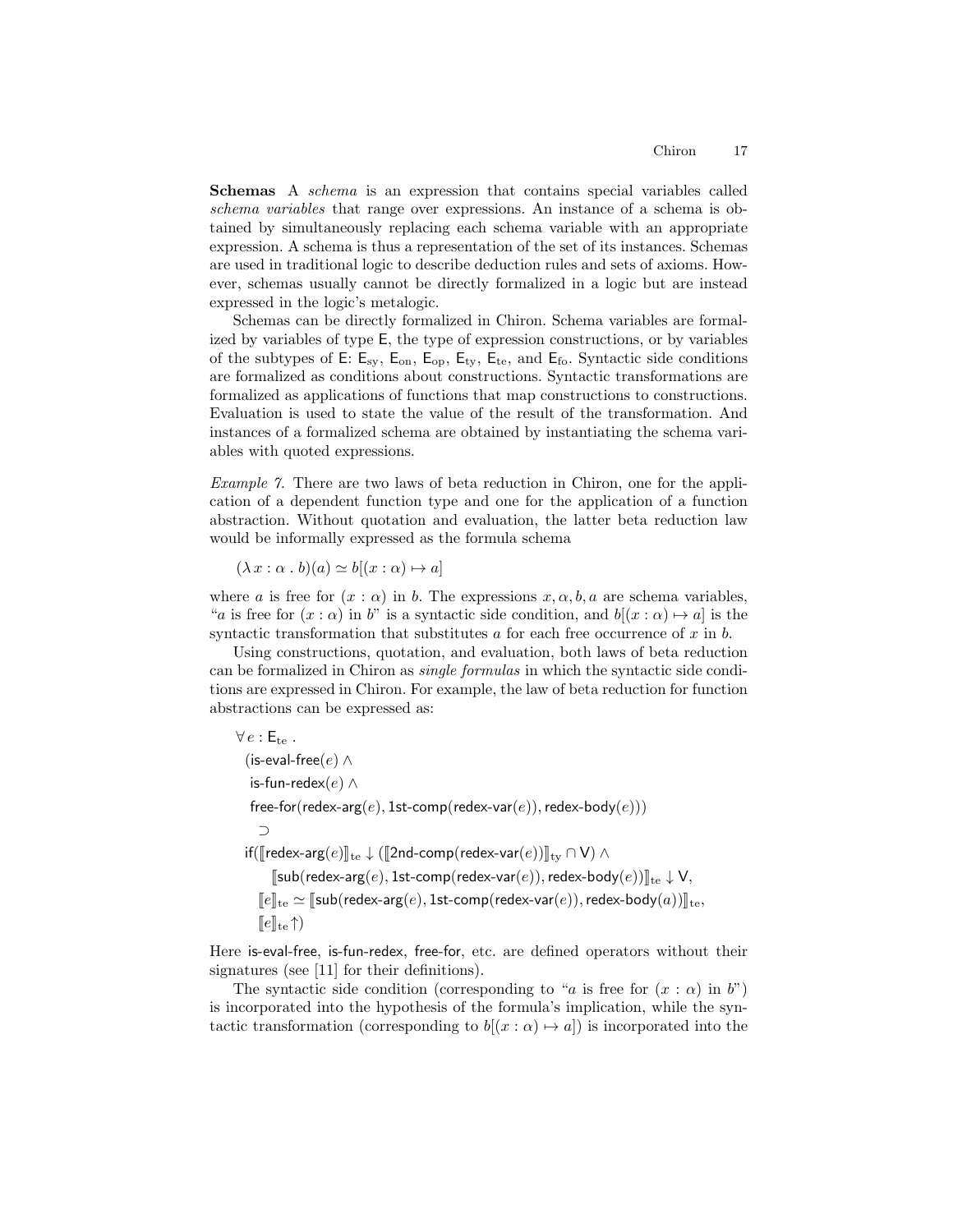conclusion. This formalization of beta reduction is only applicable to eval-free expressions. The formalization is more complicated than the informal schema because the redex is undefined if (1) its argument is not a set defined in the type of the redex variable and (2) the result of the substitution is not a set.

This beta reduction law is applied to an application a of a function abstraction by instantiating the variable (e :  $E_{te}$ ) with the quotation  $\lceil a \rceil$ . See [11] for details. Many other axiom schemas and rules of inference rules can be formalized in Chiron using schemas of this style.  $\Box$ 

Metalogical Reflection Reasoning that is normally done in the metalogic of a logic—such as defining and applying a proof system—can be "reflected" in Chiron using its facility to reason about syntax. For example, a *theory*  $T$  can be defined as a set of formula constructions. A schema for a set of logical axioms for Chiron can be defined as a Chiron-style schema. A rule of inference for Chiron can be defined as a Chiron-style schema that involves a *provability relation*  $\vdash$ between theories and formula constructions. Then a formula  $T \vdash a$  would assert that the formula represented by the construction  $a$  is provable from the formulas represented by the constructions in  $T$  using the Chiron-style schemas that define the logical axioms and rules of inference for Chiron.

# 5 Conclusion

Chiron is a logic designed to be a logical foundation for mechanized mathematics. Derived from nbg set theory, it is based on familiar principles from predicate logic, set theory, and type theory. It supports in an integrated manner five reasoning paradigms that are commonly employed either in mathematical practice or in contemporary MMSs. As a result, Chiron has a high level of practical expressivity—it offers the user easy access to a rich mixture of popular reasoning styles.

The design of Chiron is the first step of a long-range research program. The second step is to design a proof system for Chiron. The third step is to develop an implementation of Chiron and its proof system. The final, and most important step, will be to develop a series of applications to demonstrate Chiron's reach and level of effectiveness.

# Acknowledgments

The author is grateful to Marc Bender and Jacques Carette for many valuable discussions on the design and use of Chiron. Over the course of these discussions, Dr. Carette convinced the author that Chiron needs to include a powerful facility for reasoning about the syntax of expressions. The author is also grateful to Volker Sorge for reading a preliminary draft of the paper.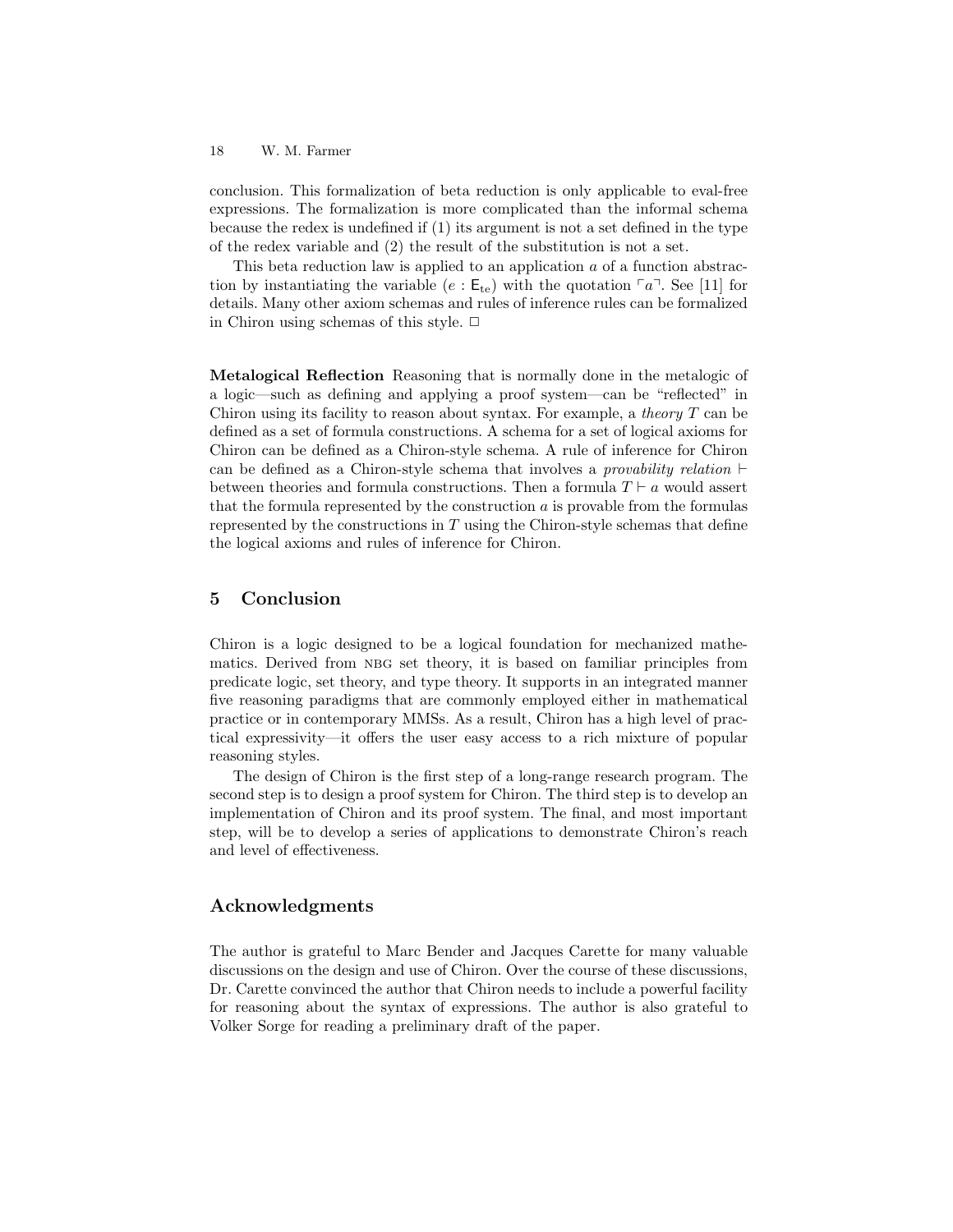# References

- 1. P. B. Andrews, M. Bishop, S. Issar, D. Nesmith, F. Pfennig, and H. Xi. TPS: A theorem proving system for classical type theory. Journal of Automated Reasoning, 16:321–353, 1996.
- 2. B. W. Char, K. O. Geddes, G. H. Gonnet, B. L. Leong, M. B. Monagan, and S. M. Watt. Maple V Language Reference Manual. Springer-Verlag, 1991.
- 3. A. Church. A formulation of the simple theory of types. Journal of Symbolic Logic, 5:56–68, 1940.
- 4. Coq Development Team. The Coq Proof Assistant Reference Manual, Version 8.0, 2006. Available at http://coq.inria.fr/doc/.
- 5. T. Coquand and G. Huet. The calculus of constructions. Information and Computation, 76:95–120, 1988.
- 6. T. Coquand and C. Paulin-Mohring. Inductively defined types. In P. Martin Löf and G. Mints, editors, COLOG-88: Proceedings of the International Conference on computer Logic, volume 417 of Lecture Notes in Computer Science, pages 50–66. Springer-Verlag, 1990.
- 7. N. G. de Bruijn. Lambda-calculus notation with nameless dummies, a tool for automatic formula manipulation, with application to the Church-Rosser theorem. Indagationes Mathematicae, 34:381–392, 1972.
- 8. W. M. Farmer. A partial functions version of Church's simple theory of types. Journal of Symbolic Logic, 55:1269–91, 1990.
- 9. W. M. Farmer. STMM: A Set Theory for Mechanized Mathematics. Journal of Automated Reasoning, 26:269–289, 2001.
- 10. W. M. Farmer. Formalizing undefinedness arising in calculus. In D. Basin and M. Rusinowitch, editors, Automated Reasoning—IJCAR 2004, volume 3097 of Lecture Notes in Computer Science, pages 475–489. Springer-Verlag, 2004.
- 11. W. M. Farmer. Chiron: A set theory with types, undefinedness, quotation, and evaluation. SQRL Report No. 38, McMaster University, 2007. Revised 2012.
- 12. W. M. Farmer. Andrews' type system with undefinedness. In C. Benzmüller, C. Brown, J. Siekmann, and R. Statman, editors, Reasoning in Simple Type Theory: Festschrift in Honor of Peter B. Andrews on his 70th Birthday, Studies in Logic, pages 223–242. College Publications, 2008.
- 13. W. M. Farmer. The seven virtues of simple type theory. Journal of Applied Logic, 6:267–286, 2008. DOI:10.1016/j.jal.2007.11.001.
- 14. W. M. Farmer and J. D. Guttman. A set theory with support for partial functions. Studia Logica, 66:59–78, 2000.
- 15. W. M. Farmer, J. D. Guttman, and F. J. Thayer. IMPS: An Interactive Mathematical Proof System. Journal of Automated Reasoning, 11:213–248, 1993.
- 16. M. J. Gabbay and A. M. Pitts. A new approach to abstract syntax involving binders. Formal Aspects of Computing, 13:341–363, 2002.
- 17. K. Gödel. Über formal unentscheidbare Sätze der Principia Mathematica und verwandter Systeme I. Monatshefte für Mathematik und Physik, 38:173–198, 1931.
- 18. K. Gödel. The Consistency of the Axiom of Choice and the Generalized Continuum Hypothesis with the Axioms of Set Theory, volume 3 of Annals of Mathematical Studies. Princeton University Press, 1940.
- 19. M. J. C. Gordon and T. F. Melham. Introduction to HOL: A Theorem Proving Environment for Higher Order Logic. Cambridge University Press, 1993.
- 20. R. D. Jenks and R. S. Sutor. Axiom : The Scientific Computation System. Springer-Verlag, 1992.